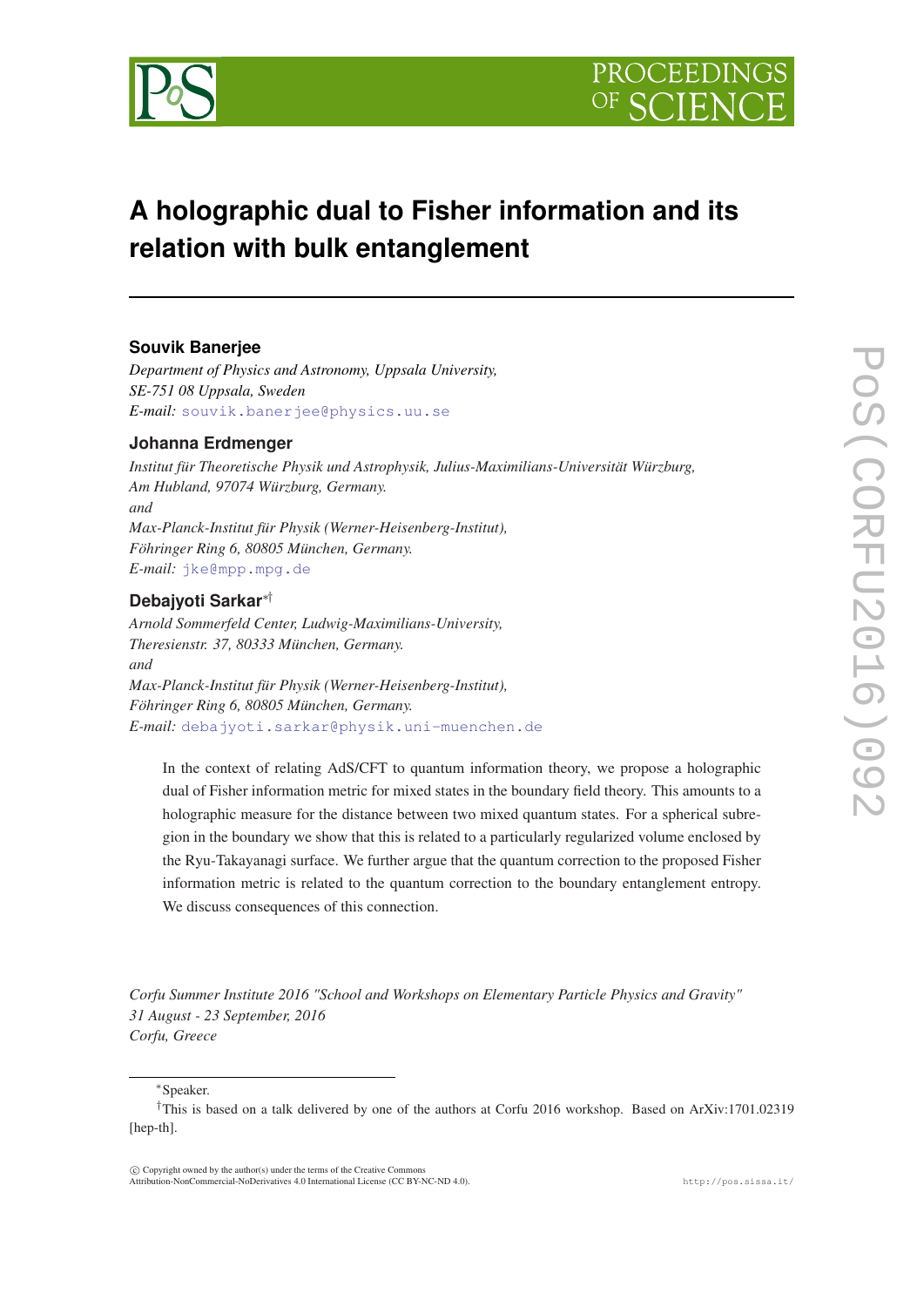# 1. Introduction

The theory of quantum information and measurement [\[1\]](#page-16-0) has been a key ingredient in the understanding of the underlying quantum structure of the universe. Therefore for the last two decades significant efforts have been put to realise the connection of quantum information theory to other branches of theoretical physics. In string theory the first realisation of such connection was through the quest of understanding black hole entropy through the counting of black hole microstates [\[2\]](#page-16-0).

Such connections were put in an even stronger footing with the advent of AdS/CFT correspondence [[3](#page-16-0)]. One of the most important and crucial steps forward in this direction was the holographic realisation of entanglement entropy [[4](#page-16-0), [5](#page-16-0)]. The proposal was to holographically compute entanglement entropy for an entangling region in a conformal field theory living on the boundary of an asymptotically AdS spacetime. The area of a minimal area codimension-two hypersurface, namely Ryu-Takayanagi (RT) surface, homologous to the said boundary region gives the corresponding boundary entanglement entropy. Interestingly, this holographic computation of boundary entanglement entropy matches exactly with the direct computation in two dimensional conformal field theory by replica trick [\[6\]](#page-16-0). Later on, a direct holographic justification of the RT formula was provided in [[7\]](#page-16-0). On a different note, such a holographic realisation of quantum entanglement was shown to be extremely useful in understanding the structure of the dual bulk spacetime. For eternal black holes [\[8\]](#page-16-0), quantum entanglement was found to have direct bulk interpretation in terms of regularity of the horizon [\[9\]](#page-16-0) which turned out to be an extremely useful input in understanding black hole information paradox.

Another quantum information theory concept that has been recently studied in the context of holography is *quantum complexity*. In general, for a qubit systems, one way to define complexity is the number of *quantum gates* involved to go from a simple reference state to a complex one in a *quantum circuit* [[1](#page-16-0)]. It is sometimes difficult to define quantum complexity precisely in mathematical terms. Within holography, this quantum complexity was first discussed in [\[10\]](#page-16-0) where it was proposed that for thermo-field double geometries, this quantity is given by the volume of maximal volume Einstein Rosen bridge. This proposal was extended for more general mixed states in [[11\]](#page-16-0). However, there is one more alternative holographic proposal for complexity given by action defined on Wheeler-de Witt patch for certain geometries [[12\]](#page-17-0). Both the proposals share some common physical features such as monotonically increasing nature of complexity, though each of them has some shortcomings. While the volume proposal suffers from the fact that it introduces one new length scale, the action proposal is extremely hard to implement technically in a generic bulk space-time with null boundary surface. Recently these two concurrent proposals were reviewed and compared in more details in [[13\]](#page-17-0) where it was first shown that it is indeed possible to write down the action for the null boundary surface and furthermore the two definitions of complexity match up to a multiplicative constant factor dependent on the dimension of space-time.

A further concept from quantum information theory recently studied in the context of holography is the *distance between two quantum states*. There exist two well-accepted ways to define distance between two generic quantum states, namely (i) the Fisher information metric and (ii) the Bures metric or fidelity susceptibility [\[1,](#page-16-0) [14\]](#page-17-0).

Our proposal in this work consists of two parts - first, we will propose a holographic dual to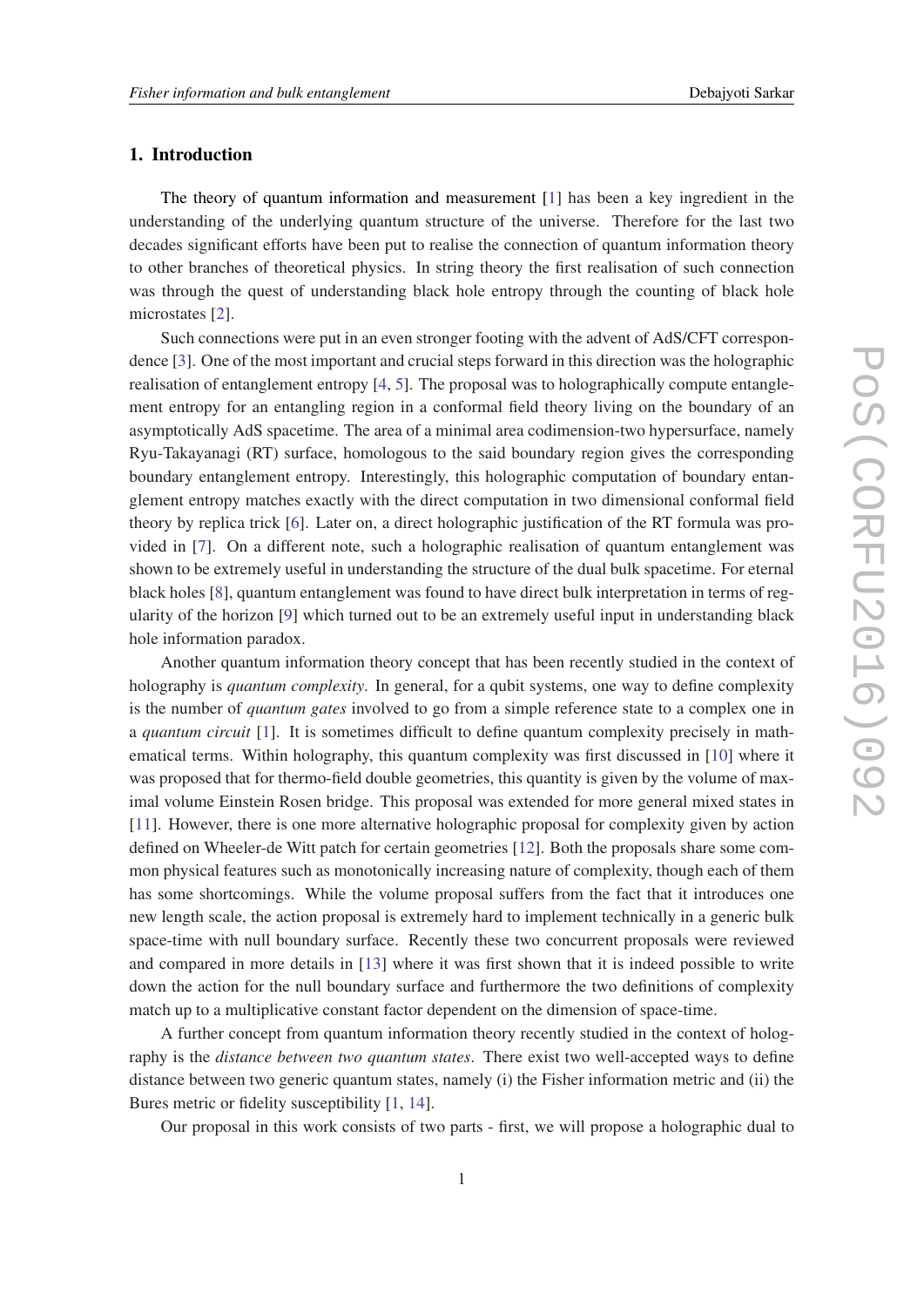<span id="page-2-0"></span>Fisher information metric corresponding to a spherical subregion, *R* in the holographic CFT with *R* corresponding to a decomposition of the full Hilbert space  $H_{\text{full}} = H_R \otimes H_{R(c)}$ . In this context, we discuss a close variant of holographic complexity first introduced by [\[11](#page-16-0)]. We will show that a natural holographic dual of Fisher information for this mixed state is a particular regularized volume enclosed by the RT surface in the perturbed bulk spacetime.

The second part of our proposal concerns quantum corrections to Fisher information metric as defined above. Our starting point are the results of [\[15](#page-17-0), [16](#page-17-0)], according to which the quantum corrections at order 1/*N* to boundary entanglement entropy are equivalent to the bulk entanglement entropy. In the present paper, we propose that quantum corrections to Fisher information metric coincide with quantum corrections to the boundary entanglement entropy, the latter having an extensive volume-like behavior for particular examples as discussed in [\[15](#page-17-0)]. For this purpose, we argue that the reduced Fisher information is related to *canonical energy* (as defined in [[17\]](#page-17-0)), and the connection between canonical energy to the bulk modular Hamiltonian [\[16](#page-17-0)] is what enables us to establish this part of our proposal.

Our paper is organised as follows. In section 2, as a basis for further discussion we collect the definitions involved both on the quantum information and on the gravity dual side. In section [3,](#page-5-0) we state in detail the two proposals put forward in this paper. We devote sections [4](#page-6-0) and section [5](#page-11-0) to establish these two proposals respectively. Finally we conclude in section [6](#page-15-0) and discuss an interesting consequence and a physical consistency check of our proposal, namely the parallel between the monotonically increasing nature of holographic complexity and the classical canonical energy. We also discuss some possible questions for future work.

# 2. Review of definitions

We begin by reviewing the definitions involved in our proposals. Let us start with a pure state  $|\psi_{\lambda_i}\rangle$  of a quantum mechanical system characterised by the parameters,  $\lambda_i$ . Let us now perturb the parameters,  $\lambda_i$  by  $\lambda_i \to \lambda_i + \delta \lambda_i$ . The resulting state is denoted by  $|\chi_{\lambda_i}^{(pert)}|$  $\langle \chi_i^{(pert)} \rangle \equiv |\psi_{\lambda_i + \delta \lambda_i} \rangle$ . Now, given the two states, one can define associated density matrices defined respectively as  $\sigma_{ij} = |\psi_{\lambda_i}\rangle \langle \psi_{\lambda_j}|$ and  $\rho_{ij} = |\chi_{\lambda_i}^{(pert)}|$  $\langle\rho_{i}^{(pert)}\rangle\langle\chi_{\lambda_{j}}^{(pert)}\rangle$ λ*j* |.

Given these two states are related by infinitesimal change in the parameter space, one can define a "distance" between the two states which takes the form  $[18]$  $[18]$ <sup>1</sup>

$$
F = |\langle \psi_{\lambda}(x) | \psi_{\lambda + \delta \lambda}(x) \rangle| = 1 - G_{\lambda_i \lambda_j} (\delta \lambda)^i (\delta \lambda)^j + \dots
$$
 (2.1)

The left hand side of  $(2.1)$  is also called *quantum fidelity*, which we will denote by *F* in what follows. Also note that the *x* dependence is absent in (2.1), when taking the inner product.

On the other hand, an equally important measure of the above-mentioned 'distance' is the quantity  $G_{F,\lambda_i\lambda_j}$  which is also known as the Fisher information metric or information metric [\[1,](#page-16-0) [19\]](#page-17-0). It can be defined as

$$
G_{F,\lambda_i\lambda_j}(\lambda) = \int_x p(x,\lambda) \frac{\partial}{\partial \lambda_i} \log p(x,\lambda) \frac{\partial}{\partial \lambda_j} \log p(x,\lambda) dx.
$$
 (2.2)

<sup>&</sup>lt;sup>1</sup>Note that it can very well happen that two states, which although are very close to each other are completely orthonormal. We are of course not considering such pairs. Also, the states that we consider in field theory, has a bulk gravity dual.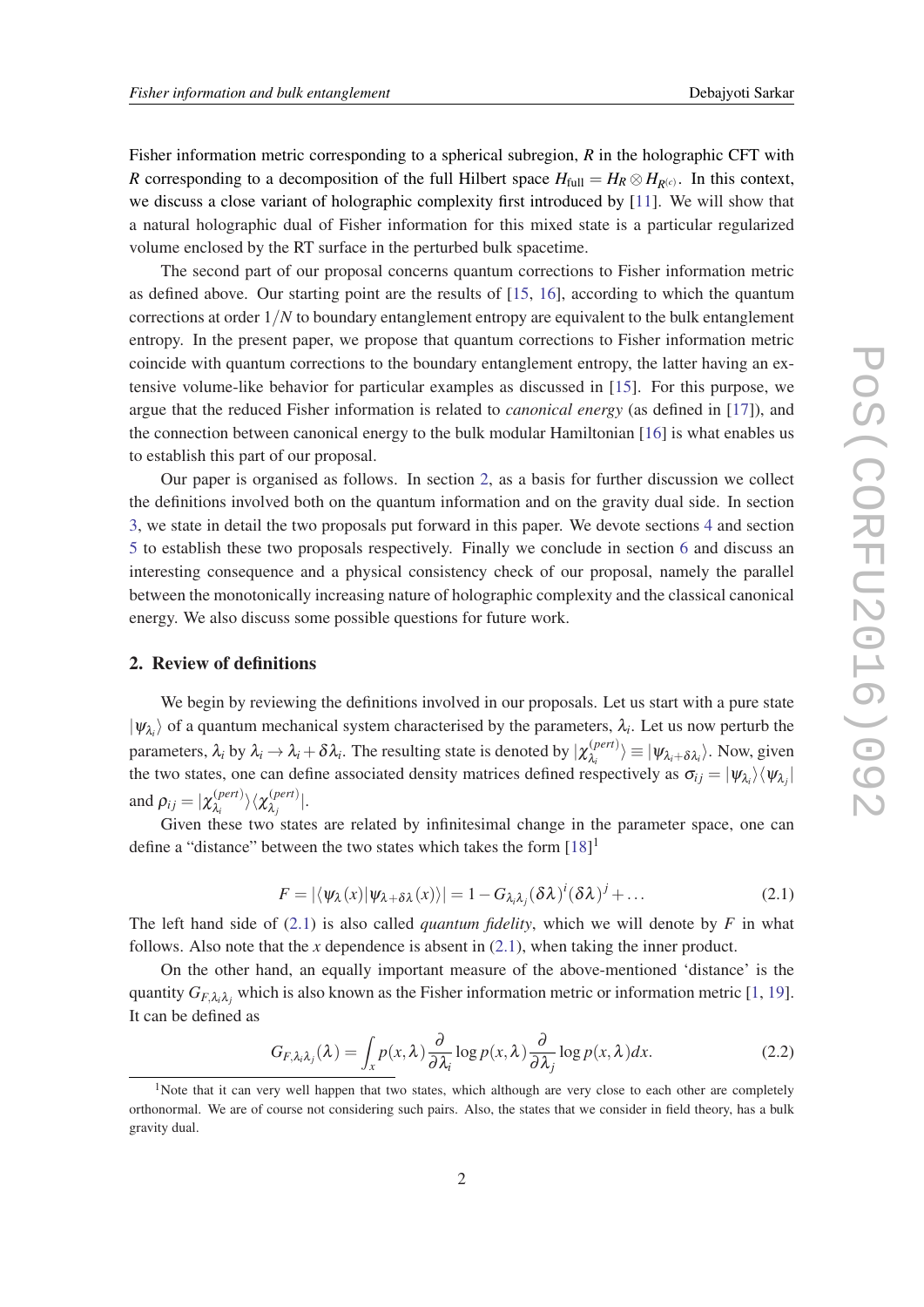<span id="page-3-0"></span>Here  $\lambda = {\lambda_1, \dots, \lambda_n}$  can be directly identified with the perturbative parameters discussed before. The  $\lambda_i$ 's characterize the quantum state of the system. *n* denotes the dimension of the statistical manifold and the  $p(x, \lambda)$  are the probability functions which consist a map from a measure space *x* to the real line. For a given pure state as above, we can identify these  $p(x, \lambda)$ 's as the pure state density matrices.

For physical quantum many body systems the Fisher information metric can be understood in the following way. Let us consider a generic density matrix,  $\sigma$  and perturb it by some parameter  $\lambda$  which parametrizes the quantum state. Here for simplicity we assume a one-parameter family of states which however can be generalized for arbitrary number of parameters. If  $\rho$  is the new density matrix corresponding to the fluctuation  $\lambda \to \lambda + \delta \lambda$ , then for nearby states, the density matrix  $\rho$  can be expanded as

$$
\rho = \sigma + (\delta \lambda) \rho_1 + \frac{1}{2} (\delta \lambda)^2 \rho_2 + \cdots, \qquad (2.3)
$$

where for simplicity we have chosen the parametrization in a way such that the initial state  $\sigma$ coincides with  $\lambda = 0$ .  $\rho_1$  and  $\rho_2$  are respective first and second order in  $\delta \rho$ , which is a small deviation from the reference state  $\sigma$ . In this case, the Fisher information metric may be defined by

$$
G_{F,\lambda\lambda} = \langle \delta\rho \delta\rho \rangle_{\lambda\lambda}^{(\sigma)} = \frac{1}{2} \text{tr} \left( \delta\rho \frac{d}{d\lambda} \left( \sigma + \delta\lambda \delta\rho \right) |_{\delta\lambda=0} \right). \tag{2.4}
$$

The notion of quantum fidelity can be extended to include mixed states as well. In terms of two density matrices  $\sigma$  and  $\rho$ , one can rewrite the fidelity *F* as [[14\]](#page-17-0)

$$
F = \operatorname{Tr}\sqrt{\sqrt{\sigma_{\lambda}}\,\rho_{\lambda+\delta\lambda}\sqrt{\sigma_{\lambda}}}.\tag{2.5}
$$

Here  $\sigma$  and  $\rho$  are the density matrices associated with the parameters  $\lambda$  and  $\lambda + \delta \lambda$  respectively. This formula for fidelity, expressed in terms of density matrices holds true even if  $\sigma$  and  $\rho$  are not pure state density matrices. For pure states, the above expression becomes identical to the inner product of states as in the left hand side of [\(2.1\)](#page-2-0). Motivated by this, we may go one step further to define a similar quantity for reduced density matrices.

As mentioned before, for a bipartite system living in a pure state  $|\psi_{\lambda_1}\rangle$ , one can define the reduced density matrix for a given subregion *R* by partially tracing over its complement region. That is, for a pure state

$$
|\psi_{\lambda_1}\rangle \in H_{full} = H_R \otimes H_{R^{(c)}},
$$

we can compute a reduced density matrix

$$
\sigma_{\!R,\lambda_1}=\sum_j\langle j|_{R^c}(|\psi_{\lambda_1}\rangle\langle\psi_{\lambda_1}|)|j\rangle_{R^c}
$$

where  $|j\rangle_{R^c}$  denotes a complete set of states in the Hilbert space  $H_{R(c)}$ . On the other hand, we can act a unitary operator on the initial state  $|\psi_{\lambda_1}\rangle$  to get to a new pure state,  $|\psi_{\lambda_2}\rangle$ . We may then compute the corresponding reduced density matrix  $\rho_{R,\lambda_2}$  in the new state, for the same subregion *R*. With these two reduced density matrices, we define the reduced fidelity [[14,](#page-17-0) [20,](#page-17-0) [11](#page-16-0)]

$$
F_R = \text{Tr}\sqrt{\sqrt{\sigma_{R,\lambda_1}}\,\rho_{R,\lambda_2}\sqrt{\sigma_{R,\lambda_1}}}.
$$
\n(2.6)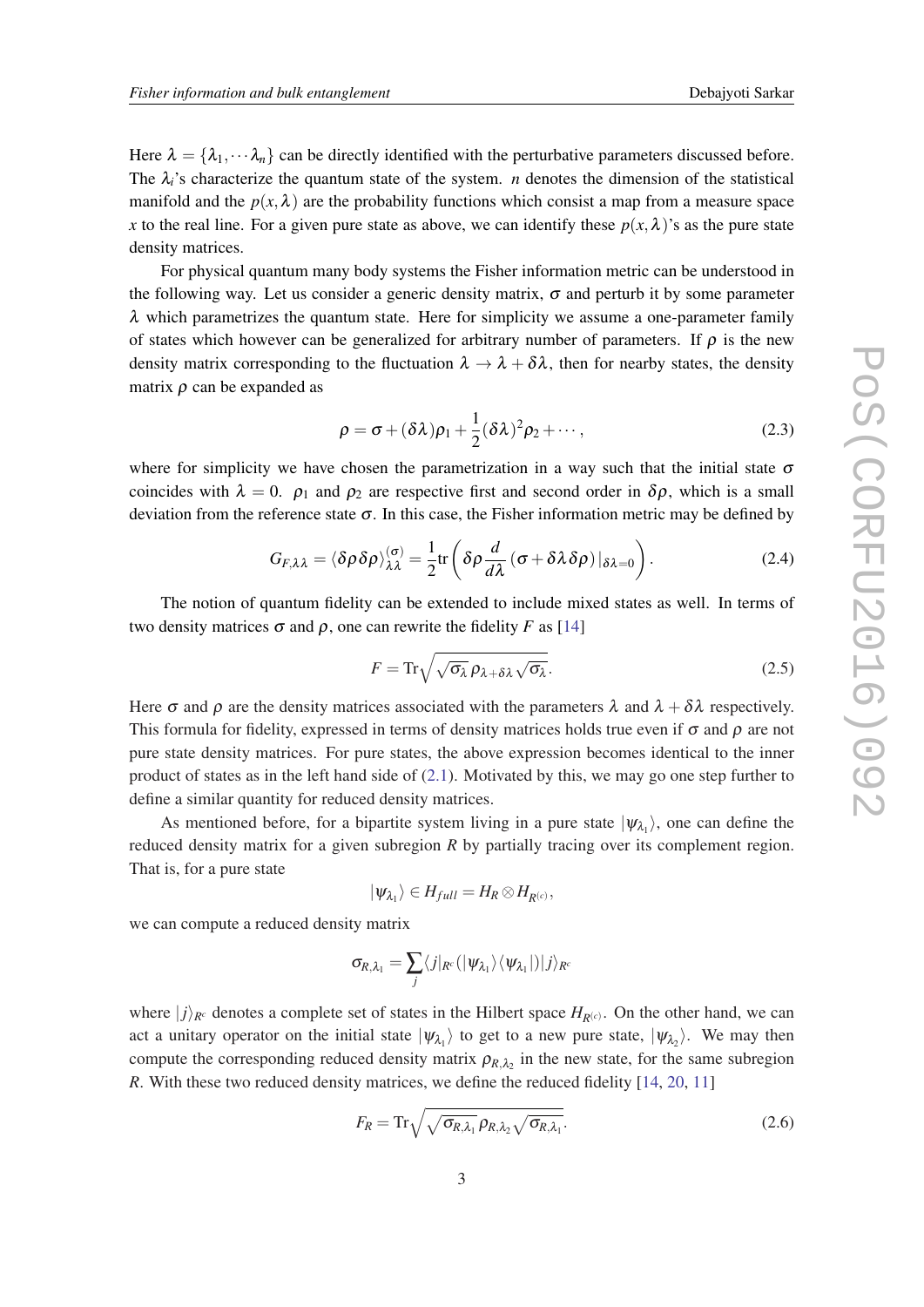<span id="page-4-0"></span>If, however, the two states are related by an infinitesimal change in the parameter, namely  $\lambda_2 = \lambda_1 + \delta \lambda$ , [\(2.6\)](#page-3-0) yields a perturbative expansion in  $\delta \lambda$  as in the right hand side of ([2.1\)](#page-2-0). In this case we may identify the Bures metric as

$$
G_{R,\lambda_i\lambda_j} = \partial_{\lambda_i} \partial_{\lambda_j} F_R. \tag{2.7}
$$

This is also known as reduced fidelity susceptibility.

In the light of  $AdS_{d+1}/CFT_d$  correspondence, the gravity dual for fidelity susceptibility (as in ([2.1\)](#page-2-0)) was proposed in [\[21](#page-17-0)]. The authors considered the CFT vacuum state  $|\psi_{\lambda}\rangle$  dual to pure AdS and deformed it by an *exactly marginal* perturbation parametrized by a single parameter, λ to get to the state  $|\psi_{\lambda+\delta\lambda}\rangle$ . In the dual gravity picture this then corresponds to a Janus solution, where the pure AdS is deformed by a dilaton, with  $\delta\lambda$  having the interpretation of such deformation [[22\]](#page-17-0).

In particular, in [[21\]](#page-17-0) it was shown that, for a holographic  $CFT_d$  on  $\mathbb{R}^d$ , with marginal deformation of dimension  $\Delta = d + 1$ ,

$$
G_{\lambda\lambda} = \frac{n_d}{G} \frac{\text{Vol}(V_{d-1})}{\varepsilon^{d-1}}.
$$
\n(2.8)

Here  $G_{\lambda\lambda}$  is the fidelity susceptibility or information metric<sup>2</sup>,  $V_{d-1}$  is the 'spatial'  $(d-1)$  dimensional volume at the boundary, *G* is Newton's constant and  $n_d$  an  $O(1)$  dimensionful constant so that the fidelity susceptibility is dimensionless. From the field theory point of view,  $n_d/G$  is simply proportional to the central charge  $C_T$  of the CFT in question.<sup>3</sup>  $\varepsilon$  denotes the UV cut-off for the CFT.

So long as the reduced density matrices in the vacuum and in the excited state are commuting i.e. simultaneously diagonalizable, (2.7) is the same as the Fisher information metric corresponding to those reduced density matrices. This is automatically true for when we deal with classical states. Hence our proposal also serves as holographic dual to reduced fidelity susceptibility for these restricted class of states.

In the notation of [[21\]](#page-17-0), the factor of Newton's constant is hidden in the factor  $n_d$ , but we have written it explicitly here. In the boundary field theory computation, it comes from the leading order term of the boundary two-point function (in 1/*N* expansion of a large *N* CFT). The matching of bulk and boundary computations of fidelity susceptibility in [\[21](#page-17-0)] thus only involves leading order expansion in Newton's constant in both sides. In other words, the Fisher metric computed here in terms of dual gravity quantities is only the leading order semiclassical term of the full boundary Fisher information.

One can therefore naively expect an order by order expansion of  $G_{\lambda\lambda}$  in Newton's constant coming from the sub-leading terms of the expansion of the two point function, as described above. We will develop this intuition in subsequent sections of this work and will eventually make use of such an expansion to relate them to corresponding parts of bulk entanglement entropy.

 $2$ [[21\]](#page-17-0) considered one parameter family of states so that the information metric is one-dimensional. For simplicity, we will also consider one parameter family of states.

 $3$ In fact, this order one constant  $n_d$  is also important as this fixes the normalization of the two point function, while calculating  $G_{\lambda\lambda}$  in field theory [[21\]](#page-17-0). This is important for the equality as on the left hand side, generally  $G_{\lambda\lambda}$  will depend on the reparametrization of  $\lambda$  coordinates, whereas the volume is invariant. But essentially choosing a particular normalization of the two point function, we are fixing the reparametrization of the metric.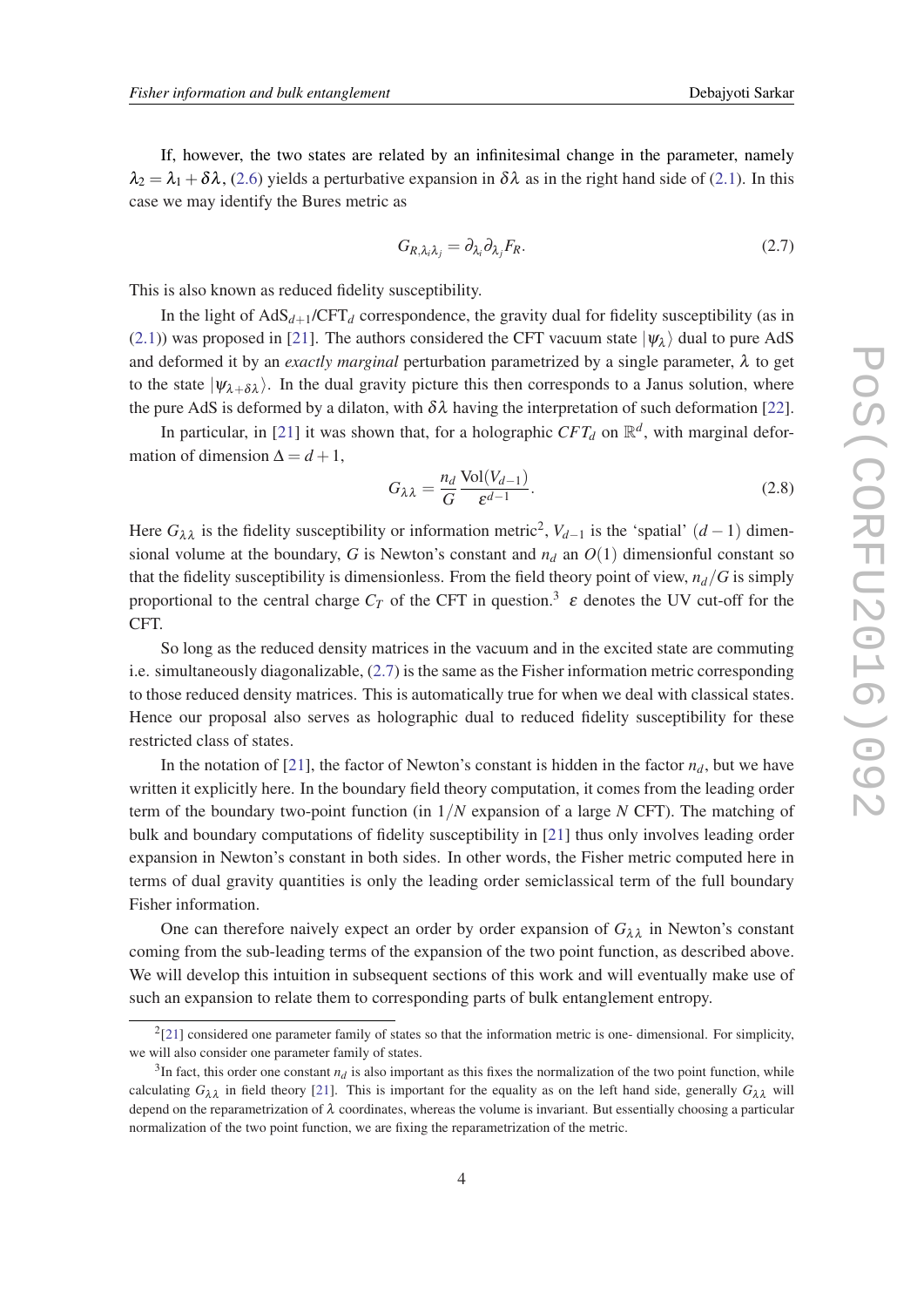<span id="page-5-0"></span>In [\[21\]](#page-17-0) it was further shown that the correspondence also works for the thermofield double state (TFD) [[23,](#page-17-0) [8\]](#page-16-0), which describes an eternal black hole in AdS in terms of two independent CFT's living on its boundary. In what follows, we will mostly focus on pure AdS state.

More recently [[11\]](#page-16-0) proposed a quantity called "holographic complexity"  $C_h$  which is simply defined as

$$
C_h = \frac{\text{Vol}(\gamma)}{8\pi R_{AdS}G} = \frac{R_{AdS}^{d-1}}{8(d-1)\pi G} \frac{\text{Vol}(R)}{\varepsilon^{d-1}} \propto C_T \frac{\text{Vol}(R)}{\varepsilon^{d-1}},\tag{2.9}
$$

where  $R_{AdS}$  is the AdS radius,  $C_T$  is the central charge as discussed before,  $\gamma$  is the codimension-2 Ryu-Takayanagi (RT) surface [[4\]](#page-16-0) and *G*, the Newton's constant. So, Vol( $\gamma$ ) denotes the volume under the RT surface.<sup>4</sup>  $\varepsilon$  again denotes a necessary UV cut-off in field theory. On the other hand, Vol(*R*) denotes the volume of the boundary spacelike subregion *R* which goes as  $R^{d-1}$ .

However, as we mentioned earlier, in this paper we consider a differential notion of holographic complexity which we call holographic complexity of formation following the idea of "complexity of formation" first discussed in [[13\]](#page-17-0). One of the first problems of the proposal of [[11\]](#page-16-0) is that it is UV divergent and there is no reason to expect a divergent contribution to the fidelity susceptibility for a mixed state which was claimed to be the field theory dual of holographic complexity. Furthermore, the form of the divergent term is quite different from that of the fidelity susceptibility (same as Fisher information for a restricted class of states) which is known from other bulk computations and also from field theory computation in certain cases. On the contrary, as we will show, our proposal to define Fisher information and reduced fidelity susceptibility through a well defined notion of subtracted volume under RT surface will overcome both the obstacles.

It is also worth noting at this point that, as in [\[10,](#page-16-0) [24,](#page-17-0) [25](#page-17-0), [12](#page-17-0)], the holographic complexity in (2.9) has been defined with a factor of Newton's constant in the denominator suggesting the fact that it is only a leading order or semiclassical contribution to the full (holographic) complexity for a subregion *R*.

## 3. A proposal

Based on these definitions, we now state the proposal which is the main message of this paper. Our proposal consists of two parts.

- A. We propose an equivalence between the Fisher information metric  $G_{F,\lambda\lambda}$  defined in [\(2.2](#page-2-0)) and a variant of the holographic complexity  $C_h$  defined in (2.9). In the previous sections, we have already mentioned our arguments behind such a connection. In the subsequent section [4,](#page-6-0) we provide quantitative justifications for the proposed equivalence.
- B. The second part of the conjecture involves a relation between the next-order 1/*N* quantum corrections to the Fisher information metric (or for the special set of states mentioned above,

$$
S_{EE} = \frac{\text{Area}(\gamma)}{4G} \tag{2.10}
$$

<sup>4</sup>The RT surface is essential in computing the boundary entanglement entropy of a subregion *R* from a holographic perspective. According to [\[4\]](#page-16-0), the bulk counterpart of the semiclassical entanglement entropy is given by

where e.g. for static geometries, γ is the minimal area surface homologous to the region *R*.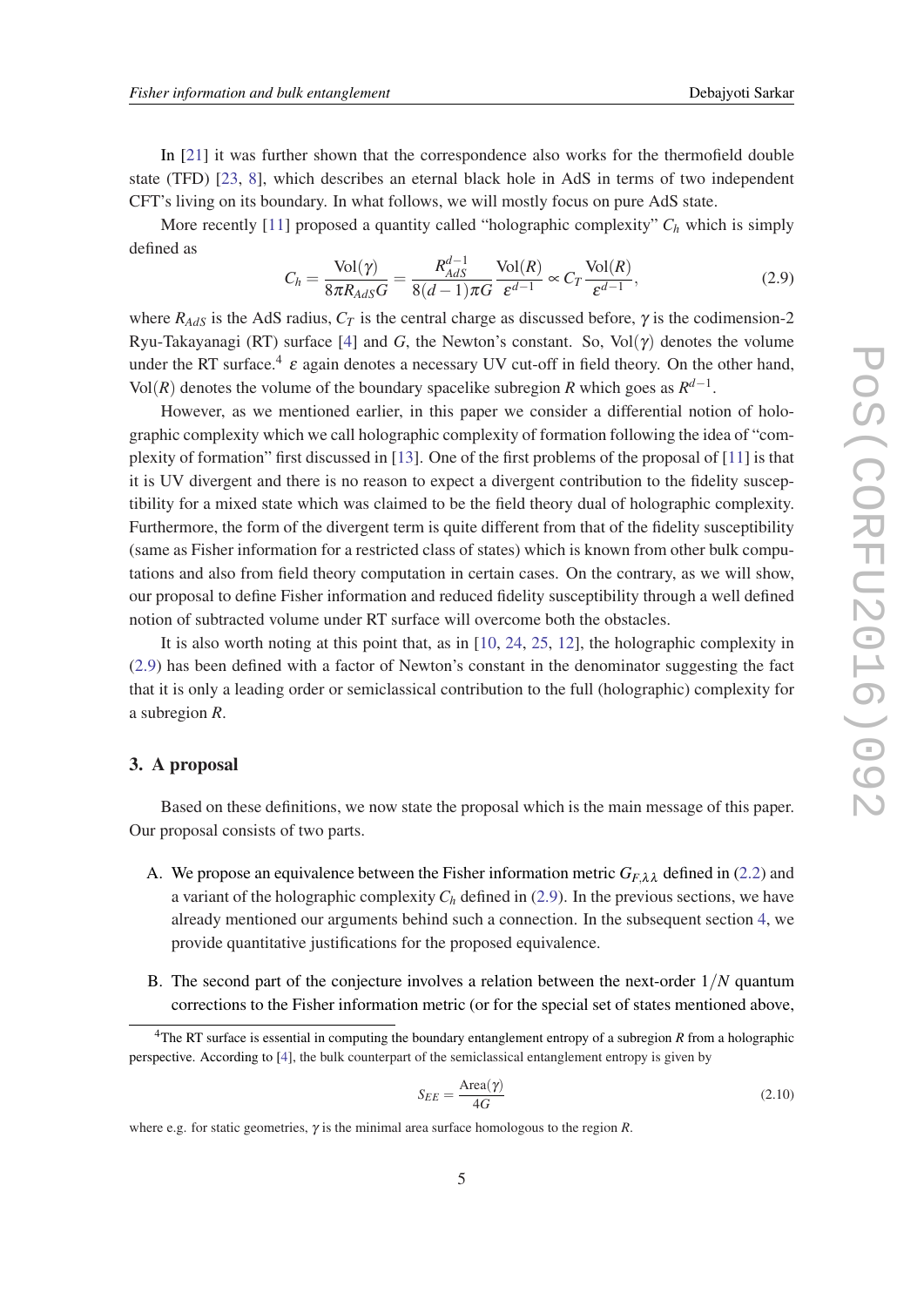<span id="page-6-0"></span>with the reduced fidelity susceptibility  $(2.7)$  $(2.7)$  and the quantum corrections to the boundary entanglement entropy ([2.10\)](#page-5-0). Part A of our proposal implies that the quantum corrections to the reduced fidelity susceptibility also coincide with those to this new version of holographic complexity. Usually, the boundary entanglement entropy is defined only at the leading order in  $1/N$  expansion [\[4\]](#page-16-0). Here, however, we shall see that the quantum corrections to this entanglement entropy maps order by order to the quantum corrected fidelity susceptibility or quantum corrected holographic complexity. The two main properties of all of these quantities that we will focus on, are their scalings with the subregion size *R* and their contribution at a given order in the Newton's constant *G*.

This correspondence is developed step-by-step in section [5](#page-11-0) along with some necessary reviews of the related materials in subsection [5.1](#page-11-0). After motivating the conjecture in the beginning of the section, in the subsequent subsections, we will justify the same first by relating the quantum correction of Fisher information to the quantum part of canonical energy (as defined in subsection [4.3](#page-9-0)) and then to the quantum part of bulk modular Hamiltonian (sub-section [5.2\)](#page-14-0).

## 4. Proposing a holographic dual for Fisher information metric

As mentioned above, in this section we will propose a candidate bulk dual for the Fisher information metric as a regularized volume enclosed by RT surface in the bulk. For the holographic dual picture, we consider asymptotically AdS spacetime in Fefferman-Graham coordinates. This amounts to considering states in the boundary CFT whose density matrix deviates perturbatively from that of the vacuum state with the change in boundary stress energy tensor playing the role of the perturbation parameter. In this excited state one can compute the volume under the RT surface corresponding to spherical entangling region in the boundary. This volume is generally UV divergent. However, subtracting the RT volume for the same spherical subregion in the vacuum state yields a finite, regularized result. The second order variation of this regularized volume with respect to the perturbation parameter is what we propose as the Fisher information metric. In what follows we will consider  $d > 2.5$ 

To elaborate, let us consider a perturbation of *AdSd*+<sup>1</sup> given in Fefferman-Graham coordinates of the form

$$
ds^{2} = \frac{L^{2}}{z^{2}} \left[ f(z)dz^{2} + \frac{1}{f(z)}dt^{2} + d\rho^{2} + \rho^{2}d\Omega_{d-2}^{2} \right],
$$
\n(4.1)

where

$$
f(z) = 1 + mz^d.
$$

*L* is the radius of the AdS space-time.

In order to find the minimal RT surface in this perturbed AdS spacetime corresponding to a ball-shaped entangling region of radius *R* at the boundary, we proceed by parametrizing the RT

<sup>&</sup>lt;sup>5</sup>The  $d = 2$  case is a bit pathological in the sense that the perturbative expansion of the regularized volume does not contain a quadratic term. The reason is, for  $d = 2$ ,  $h_2(z)$  in ([4.3\)](#page-7-0) vanishes identically and there is no contribution towards the minimal area surface in the second order in *mR<sup>d</sup>* .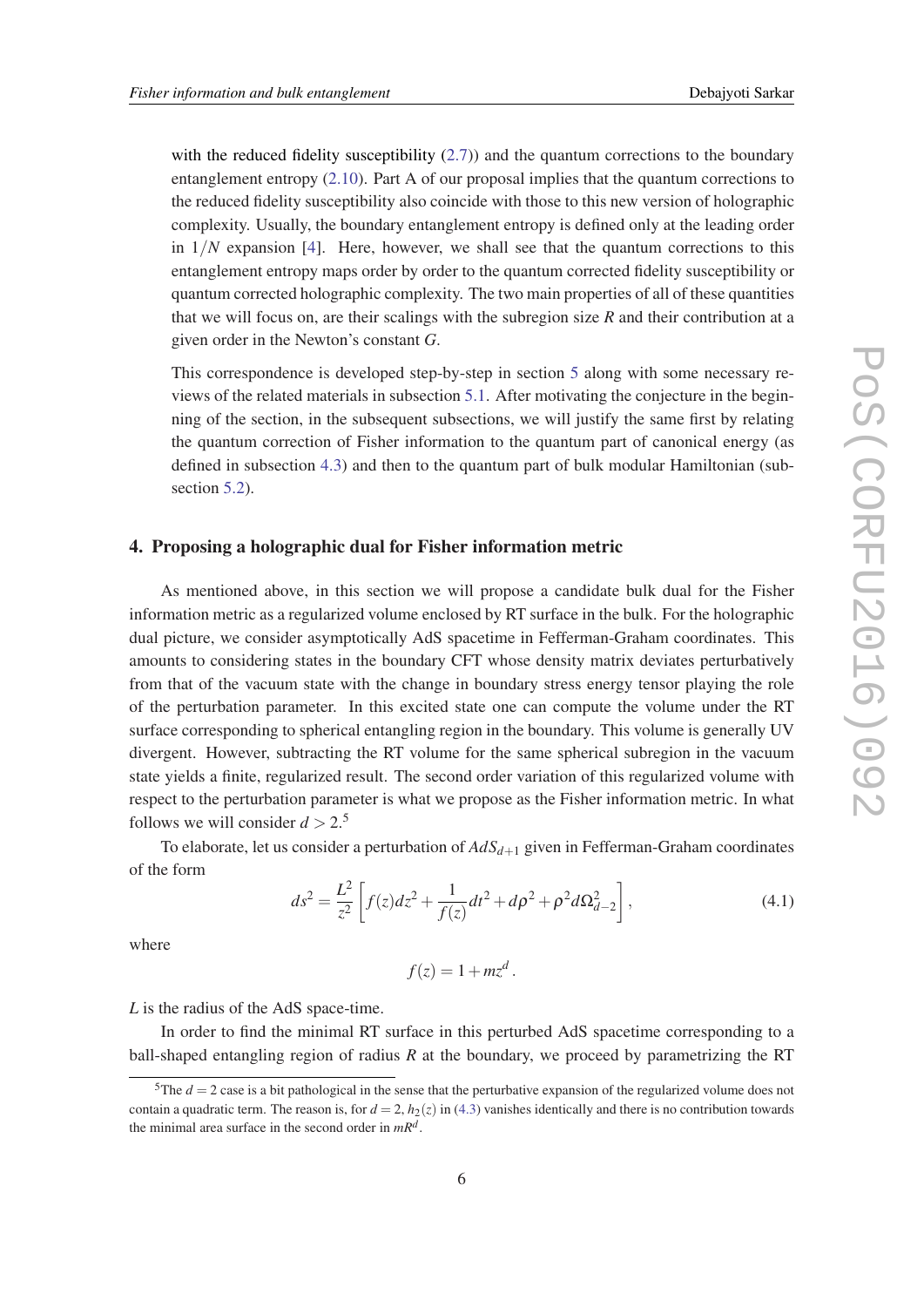<span id="page-7-0"></span>surface as  $\rho = h(r)$ . Then, on the  $t = 0$  slice the RT area functional takes the form

$$
A = L^{d-1} \Omega_{d-2} \int_{\varepsilon}^{R_t} \frac{dz}{z^{d-1}} \left( h(z) \right)^{d-2} \sqrt{f(z) + \left( h'(z) \right)^2},\tag{4.2}
$$

where  $\Omega_{d-2}$  is the volume of the unit  $(d-2)$  sphere, given by

$$
\Omega_{d-2}=2\,\frac{\pi^{\frac{d-1}{2}}}{\Gamma\big(\frac{d-1}{2}\big)}\,.
$$

 $R_t$  is the turning point of the bulk minimal surface.

In order to find the minimal surface, we have to minimize the area functional (4.2) to solve for  $h(z)$ . It is hard to solve the equations of motion analytically. We therefore aim at solving it perturbatively in orders of  $mR<sup>d</sup> << 1$  and look for a solution of the form (up to linear order; quadratic order to be done later)

$$
h(z) = h_0(z) + mh_1(z).
$$
 (4.3)

As shown in [[26\]](#page-17-0), this gives

$$
h_0 = \sqrt{R_t^2 - z^2}
$$
  
\n
$$
h_1 = \frac{2R_t^{d+2} - z^d (R_t^2 + z^2)}{2(d+1)\sqrt{R_t^2 - z^2}}.
$$
\n(4.4)

With these ingredients, we now move on to compute the volume under the RT minimal surface in the bulk. This is given by

$$
V_{RT} = \frac{L^d \Omega_{d-2}}{d-1} \int_{\varepsilon}^{R_t} \frac{dz}{z^d} (h(z))^{d-1} \sqrt{f(z)}.
$$
 (4.5)

Our aim is now to compute the variation of this volume order by order in perturbation, *mR<sup>d</sup>* for the reasons mentioned at the beginning of this section.

#### 4.1 At linear order in stress-energy tensor

From fundamentals of AdS/CFT dualities, we know that such Fefferman-Graham type expansion of AdS metric conrresponds to the corresponsding expectation values of boundary stress tensor [[27\]](#page-17-0). In order to find the leading variation in the RT volume we first expand (4.3) up to leading order in *mR<sup>d</sup>*

$$
h(z) \approx \sqrt{R^2 - z^2} \left( 1 - m \frac{z^d (R^2 + z^2)}{2(d+1)(R^2 - z^2)} \right),
$$
\n(4.6)

Inserting (4.6) into (4.5) and expanding individual terms in the integral again, we have

$$
V_{RT}^{(m)} \approx \frac{L^d \Omega_{d-2}}{d-1} \int_{\varepsilon}^{R_t} dz \frac{\left(R^2 - z^2\right)^{\frac{d-1}{2}}}{z^d} \left(1 - m \frac{(d-1)z^d (R^2 + z^2)}{2(d+1)(R^2 - z^2)}\right) \left(1 + \frac{m z^d}{2}\right). \tag{4.7}
$$

Here the superscript *m* denotes that this corresponds to the volume under the RT surface corresponding to perturbed geometry. Next we subtract from it the same volume for the unperturbed background, i.e for pure AdS obtained by setting  $m = 0$  in [\(4.1\)](#page-6-0). This yields

$$
V_{RT}^{(m)} - V_{RT}^{(0)} \approx m \frac{L^d \Omega_{d-2}}{(d-1)(d+1)} \int_{\varepsilon}^R dz (R^2 - z^2)^{\frac{d-3}{2}} (R^2 - dz^2) = 0,
$$
 (4.8)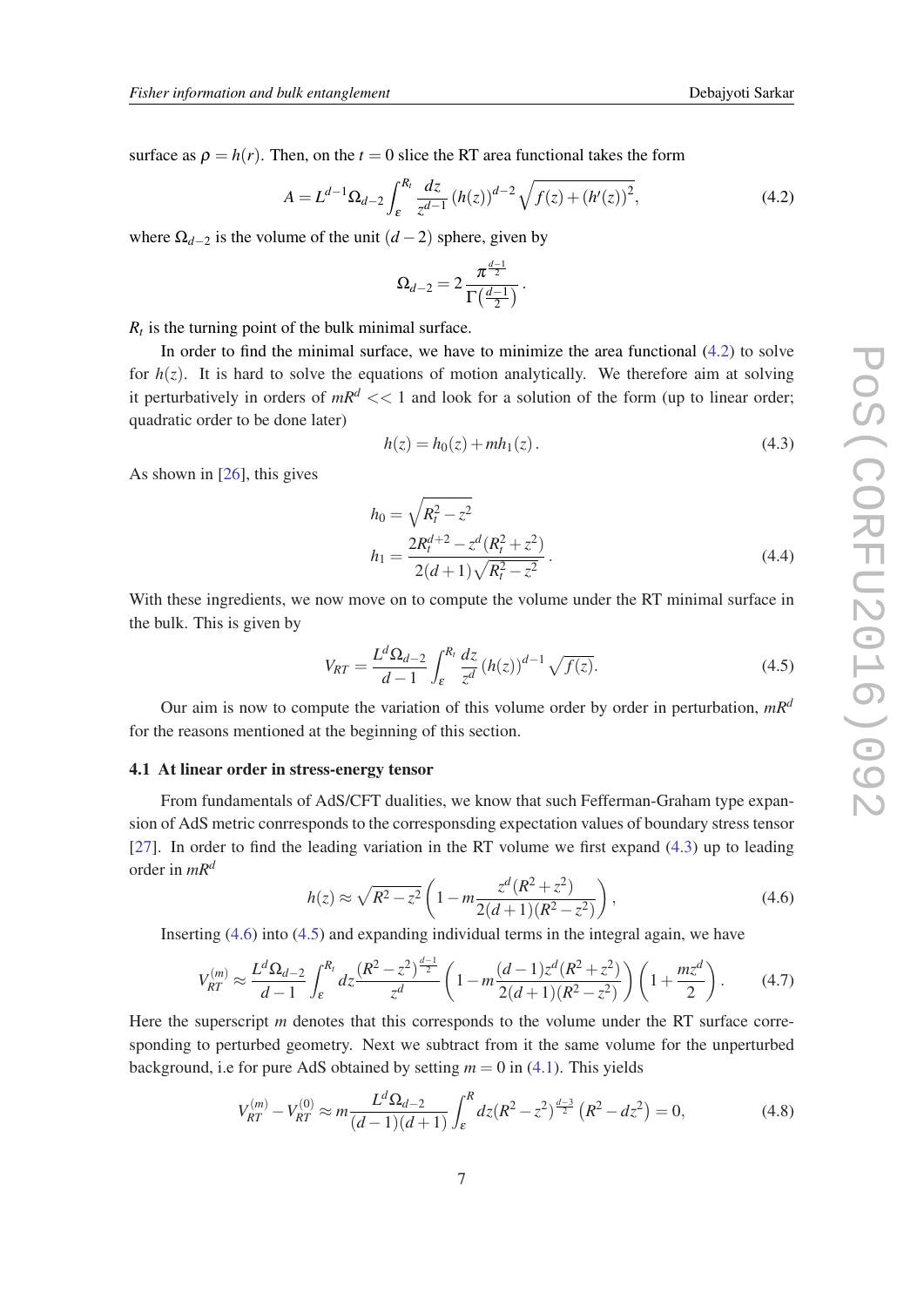where in the first line, we have only kept terms up to order *mR<sup>d</sup>* in the integrand. Furthermore, we have replaced  $R_t$  by  $R$  since the term linear in  $mR^d$  in  $R_t$  gives a quadratic correction to the volume. This shows that the leading correction to the volume under RT surface vanishes identically as claimed in [\[11](#page-16-0), [28](#page-17-0)]. The vanishing of this linear term in *m* is also crucial for our porposal (A) to work which will be clearer in the next section.

## 4.2 At quadratic order in stress-energy tensor

At quadratic order, we have

$$
f(z) = 1 + mz^d + \frac{1}{4}m^2 z^{2d},
$$

where coefficients of individual terms in the expansion is fixed by comparing with the FG expansion of AdS black hole. Now in order to compute the quadratic correction to the RT surface in the bulk, we start with an ansatz

$$
h(z) = h_0(z) + m h_1(z) + \frac{m^2}{\sqrt{R_t^2 - z^2}} h_2(z),
$$
\n(4.9)

with  $h_0$  and  $h_1$  as given in [\(4.4](#page-7-0)).

The equation of minimal surface for  $h_2$  is again obtained by extremizing the area functional,  $(4.2)$  $(4.2)$ :

$$
h''_2(z) + \frac{(d-1)R_t^2}{z(z^2 - R_t^2)}h'_2(z) + C_d(z) = 0,
$$
\n(4.10)

with  $C_d(z)$  being a complicated function of *z*. It is very hard to solve (4.10) for general dimensions. However, as an illustration, we will consider  $d = 3$  when (4.10) can be readily solved to yield

$$
h_2(z) = \frac{1}{320} \left( \left( 160 c_1 R_t - 11 R_t^8 \right) \log(z - R_t) + \left( 59 R_t^8 - 160 c_1 R_t \right) \log(R_t + z) + 320 c_1 z - \frac{20 R_t^9}{R_t + z} - 90 R_t^7 z + 34 R_t^6 z^2 - 30 R_t^5 z^3 + 22 R_t^4 z^4 - \frac{9 R_t^2 z^6}{2} \right) + c_2.
$$
 (4.11)

*c*<sup>1</sup> and *c*<sup>2</sup> are integration constants which should be suitably chosen in order to extract the physical solution. Now one can easily note from the solution that in order to ensure

$$
\frac{h_2(z)}{\sqrt{R_t^2 - z^2}} \to 0 \quad \text{as} \quad z \to R_t,
$$

one must have

$$
c_1 = \frac{11R_t^7}{160}
$$
 and  $c_2 = \frac{1}{640} (113R_t^8 - 96R_t^8 \log(2R_t)).$ 

Consequently, the turning point also take a new contribution at this order of perturbation and is given by

$$
R_t = \frac{3}{640}m^2R^7(29+32\log(2)) - \frac{mR^4}{4} + R
$$
\n(4.12)

Now expanding ([4.5\)](#page-7-0) up to quadratic order, we find

$$
V_{RT}^{(m^2)} - V_{RT}^{(0)} \approx \frac{21R^6m^2}{128}.
$$
\n(4.13)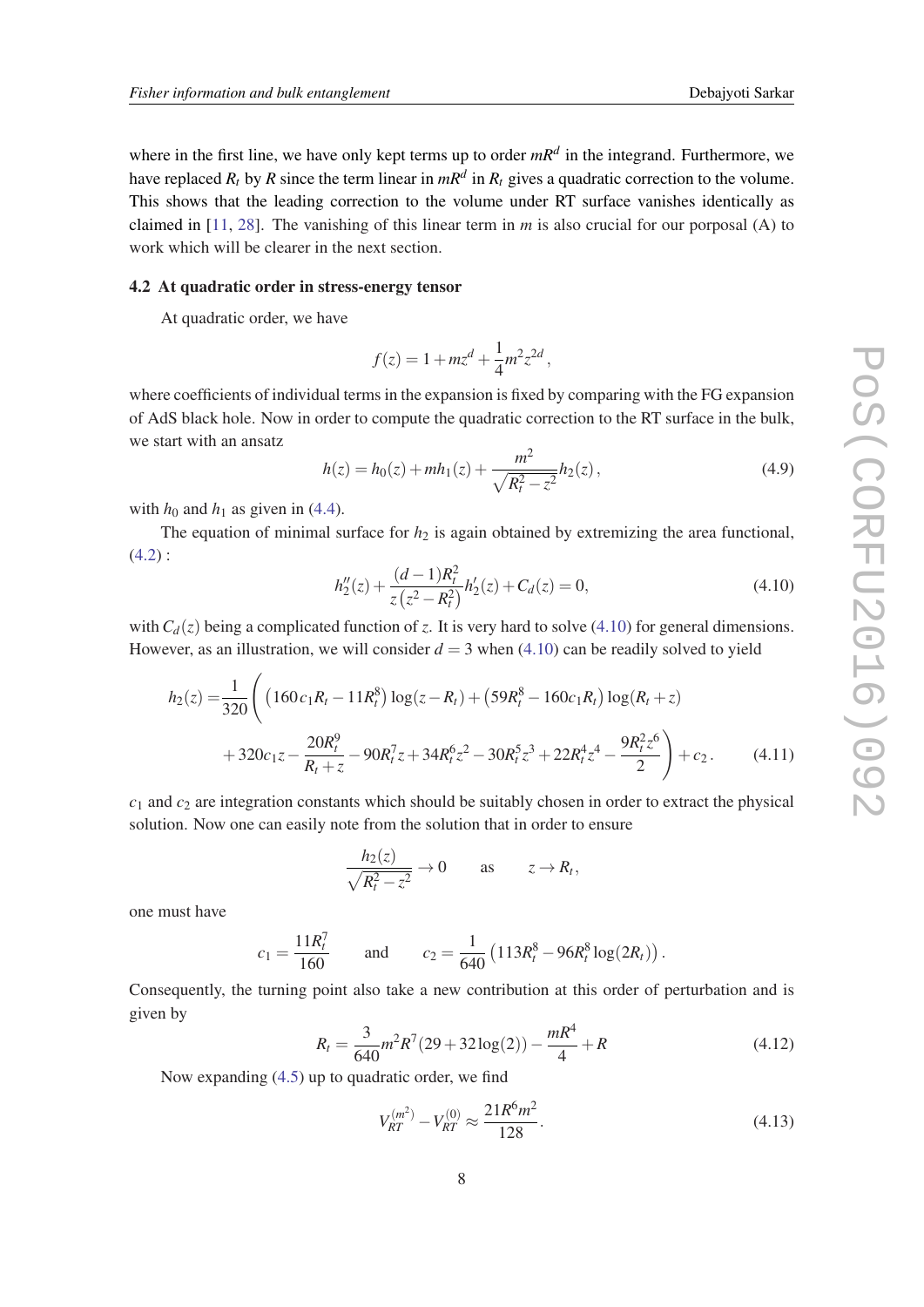<span id="page-9-0"></span>Similar results can be obtained in other dimensions and we can write a general form as

$$
V_{RT}^{(m^2)} - V_{RT}^{(0)} \approx \frac{L^d \Omega_{d-2}}{d-1} \mathcal{A}_d m^2 R^{2d},\tag{4.14}
$$

with  $\mathcal{A}_d$  a dimension-dependent constant.

This is the first central result of our paper. We see that in this way, we have arrived at a UV finite notion of regularized volume under RT surface. It is second order in *m*, the fact we will exploit to define the holographic dual to Fisher information. It is worth emphasizing that the finiteness of this quantity is critical in our proposal and what makes it meaningful for mixed states. So for now, we will go ahead and propose the holographic dual to Fisher information metric as

$$
G_{F,mm} = \partial_m^2 \mathcal{F},\tag{4.15}
$$

with

$$
\mathcal{F} = \frac{\pi^{\frac{3}{2}}d\left(d-1\right)\Gamma\left(d-1\right)}{G2^{d+1}(d+1)\Gamma\left(d+\frac{3}{2}\right)L\mathscr{A}_d}\left(V_{RT}^{(m^2)} - V_{RT}^{(0)}\right) \tag{4.16}
$$

Inserting (4.16) back into (4.15) yields

$$
G_{F,mm} = \partial_m^2 \mathcal{F} = \frac{\pi^{\frac{3}{2}} d\Omega_{d-2} \Gamma(d-1)}{G 2^{d+1} (d+1) \Gamma(d+\frac{3}{2})} L^{d-1} R^{2d}.
$$
 (4.17)

The choice of prefactors in (4.16) will become clear in the next section. As mentioned before, *mR<sup>d</sup>* plays the role of perturbation parameter in the dual bulk picture, in accordance with the holographic dictionary.

Although so far, (4.15) applies only to ball-shaped regions in the CFT, one may also wish to consider general entangling regions, e.g. strips. In such cases the *O*(*mR<sup>d</sup>* ) terms do not necessarily vanish [[28\]](#page-17-0). However, in principle, one can still define the holographic dual to Fisher information metric as the second order variation of the regularized RT volume with respect to the mass parameter playing the role of perturbation parameter in the dual bulk theory.

## 4.3 Connection to canonical energy and boundary relative entropy

In a related development, [[29\]](#page-17-0) connects the quantum Fisher information corresponding to perturbations of the CFT vacuum density matrix of a ball-shaped region to the canonical energy for perturbations in the corresponding Rindler wedge of the dual *AdS* space-time. This is obtained by using the definition of boundary relative entropy

$$
S_{\text{rel}}^{(\text{bdy})}(\rho_{\lambda'}||\sigma_{\lambda}) = \text{Tr}(\rho \log \rho) - \text{Tr}(\rho \log \sigma)
$$
  
=  $\langle \log \rho \rangle_{\rho} - \langle \log \sigma \rangle_{\rho},$  (4.18)

which gives

$$
S_{\text{rel}}^{(\text{bdy})}(\rho_{\lambda'}||\sigma_{\lambda}) = \Delta \langle \mathcal{H}_R^{(\sigma)} \rangle - \Delta S_{EE}.
$$
 (4.19)

The first term on the right-hand side denotes the change in the expectation value of the modular Hamiltonian  $\mathcal{H}_R$  corresponding to the change in the reduced density matrix. The modular Hamiltonian corresponding to a reduced density matrix  $\sigma_{\lambda}$  is defined through

$$
\sigma_{R,\lambda} = \frac{e^{-\mathcal{H}_{R,\lambda}}}{\text{Tr}(e^{-\mathcal{H}_{R,\lambda}})}.
$$
\n(4.20)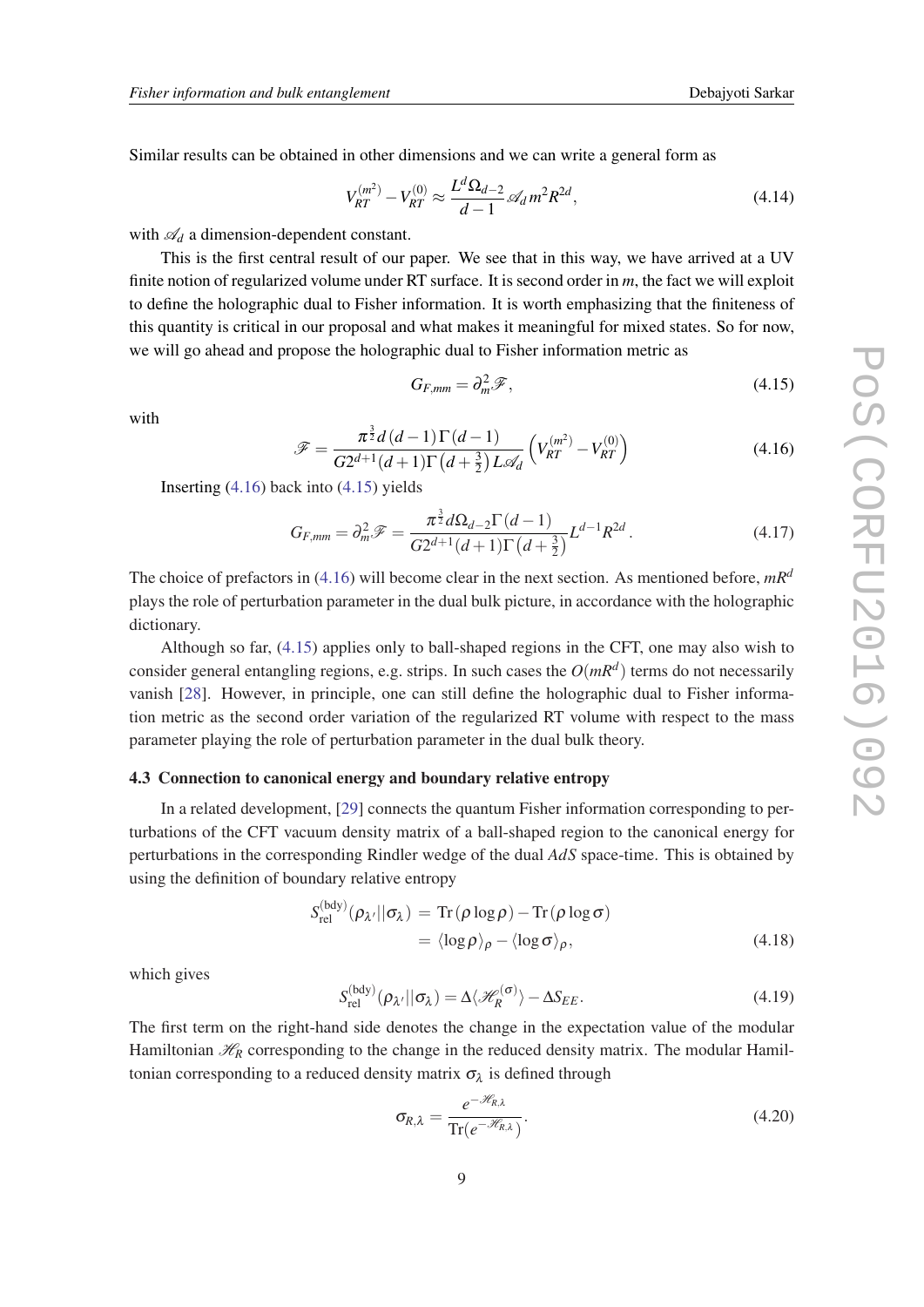<span id="page-10-0"></span>Here, the second term represents the change in entanglement entropies in the two mentioned states. When the two states in question are perturbatively close to one another, expanding the density matrix  $\rho_{\lambda'}$  around  $\lambda = 0$  in ([4.19](#page-9-0)) gives

$$
G_{F,\lambda\lambda} = \langle \delta\rho \delta\rho \rangle_{\lambda\lambda}^{(\sigma)} = \frac{\partial^2}{\partial\lambda^2} S_{\text{rel}}(\rho_{\lambda} || \rho_0), \tag{4.21}
$$

where the left-hand side denotes the Fisher information metric as defined in ([2.2](#page-2-0)).  $\rho_0 = \sigma$  is identified with the CFT vacuum.

Furthermore, the right-hand side of (4.21) is equal to the *classical* canonical energy in gravity as defined in [[17\]](#page-17-0), i.e,

$$
\frac{\partial^2}{\partial \lambda^2} S_{\text{rel}}(\rho_\lambda || \rho_0) \Big|_{\lambda=0} = \mathscr{E} - 2 \int_{\Sigma} \xi^\mu \frac{\partial^2 E_{\mu\nu}^g}{\partial \lambda^2} v^\nu. \tag{4.22}
$$

All quantities on the right-hand side of (4.22) belong to the gravity side of the correspondence.  $\mathscr E$  is the classical canonical energy for the unperturbed vacuum state and can be expressed as an integral of boundary stress-energy tensor [\[17\]](#page-17-0),

$$
\mathscr{E} = \int_{\Sigma} \xi^{\mu} T_{\mu\nu} v^{\nu},\tag{4.23}
$$

where  $\Sigma$  is any Cauchy slice in the entanglement wedge corresponding to the ball-shaped entangling region in the boundary. ξ is the conformal Killing vector, *v* is the volume form defined as (for a *D*-dimensional spacetime)

$$
v_v = \frac{1}{D!} \sqrt{\tilde{g}} \,\varepsilon_{v,\mu_1\mu_2\ldots\mu_D} dx^{\mu_1} \wedge dx^{\mu_2} \cdots \wedge dx^{\mu_D},
$$

and ε being the usual Levi-Civita tensor. *E<sup>g</sup>* denotes gravitational equations of motion with proper cosmological constant, e.g, for pure gravity in AdS

$$
E_{\mu\nu}^{g} = \frac{1}{16\pi G} \sqrt{-g} \left( R_{\mu\nu} - \frac{1}{2} R g_{\mu\nu} + \frac{1}{2} \Lambda g_{\mu\nu} \right). \tag{4.24}
$$

For the perturbed  $AdS_{d+1}$  space-time as in [\(4.1\)](#page-6-0), and for the case when the entangling region is a sphere, the canonical energy as on the right-hand side of (4.22) may be computed explicitly. One can also independently compute the second order variation of relative entropy,  $\frac{\partial^2}{\partial \lambda^2} S_{rel}(\rho_\lambda || \rho_0)$ . Both calculations were done for  $d = 2$  in [\[29](#page-17-0)] and were shown to match explicitly. Again, in the holographic setup  $\lambda$  is identified with the boundary energy,  $mR^d$  where *m* appears as a mass parameter in ([4.1](#page-6-0)).

We now generalize this result to general dimensions. It reads

$$
\frac{\partial^2}{\partial \lambda^2} S_{\text{rel}}(\rho_\lambda || \rho_0) = \frac{\pi^{\frac{3}{2}} d\Omega_{d-2} \Gamma(d-1)}{G 2^{d+1} (d+1) \Gamma(d+\frac{3}{2})} L^{d-1} R^{2d} = G_{F,\lambda\lambda},\tag{4.25}
$$

where in the last line we have used the definition  $(4.21)$ . The basic ingredients in this computation is ([4.19](#page-9-0)) and the fact that in this particular case of spherical entangling region in CFT, the modular Hamiltonian has a local expression in terms of the boundary stress energy tensor as

$$
\mathcal{H}_{R} = \int_{|x| < R} d^{d-1} x \frac{R^{2} - |x|^{2}}{2R} T_{00}
$$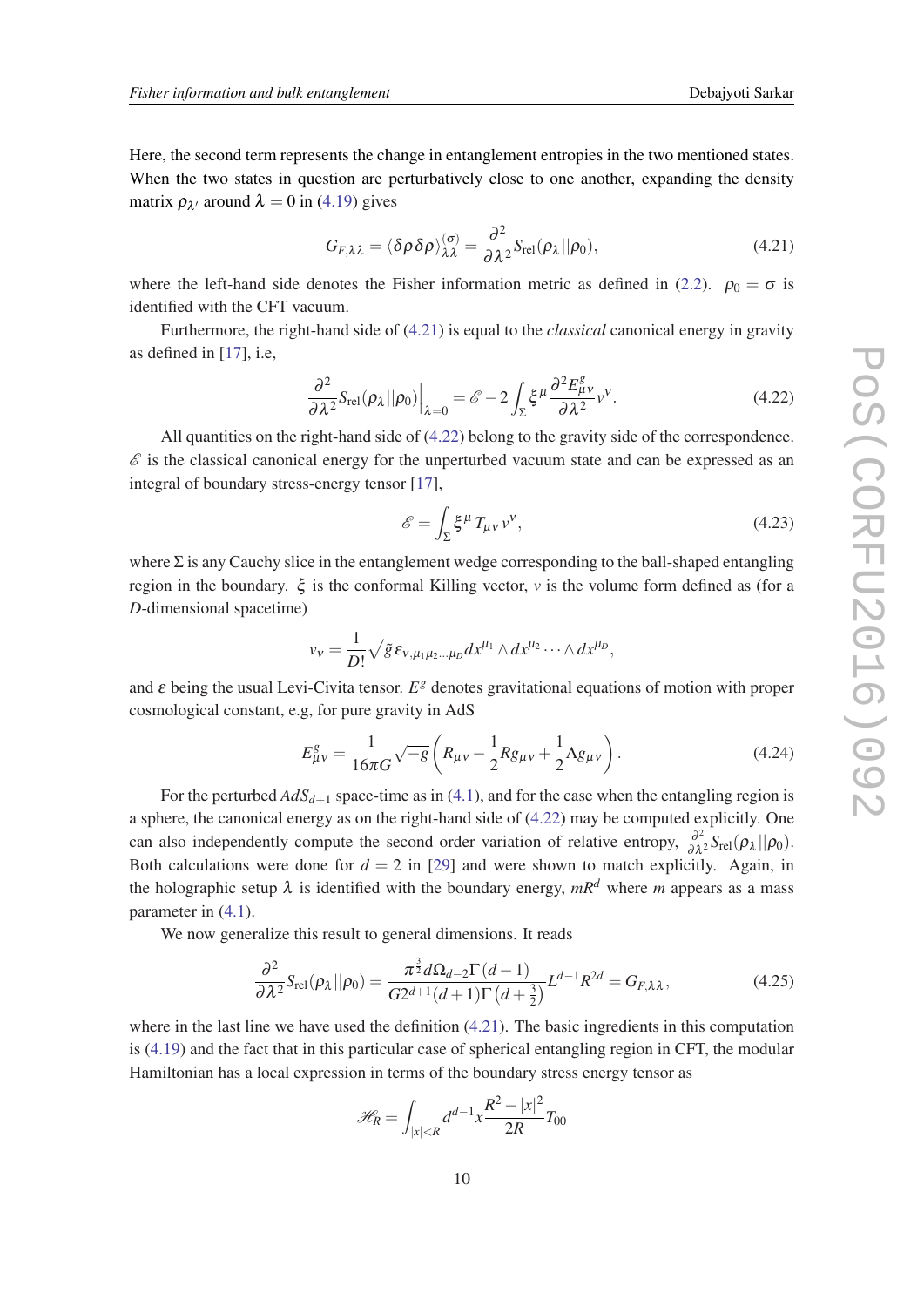<span id="page-11-0"></span> $T_{00}$  being the temporal component of the stress-energy tensor in the boundary CFT. Hence one can vary both the terms in the right hand side of ([4.19\)](#page-9-0) up to second order in  $mR<sup>d</sup>$  which yields ([4.25\)](#page-10-0).

Hence we find our proposal [\(4.17](#page-9-0)) fully consistent with the expression for Fisher information metric obtained in [\(4.25](#page-10-0)). This also justifies the choice of prefactors as in ([4.16](#page-9-0)).

As discussed before, it is worth mentioning again at this point that for a restricted class of states when the reduced density matrices in the vacuum and in the excited state are simultaneously diagonalizable - or in other words, when the subregions are maximally entangled even after perturbation, one should expect, analogous to ([4.21](#page-10-0)),

$$
G_{R,\lambda\lambda} = \frac{\partial^2}{\partial \lambda^2} S_{\text{rel}}(\rho_\lambda || \rho_0), \tag{4.26}
$$

 $G_{R,\lambda\lambda}$  being the reduced fidelity susceptibility defined in ([2.6\)](#page-3-0). For these states, our proposal [\(4.17](#page-9-0)) also serves as a holographic dual to reduced fidelity susceptibility while [\(4.16](#page-9-0)) can be interpreted as the holographic dual to reduced fidelity.

Let us then briefly summarize our results of this section. We show that there is a well defined, finite notion of regularized volume which serves as the holographic dual to Fisher information for two perturbatively close states. Both of them are in turn related to the classical canonical energy in the subregion. This set of connections will play a crucial role for the next part of our paper where we make statements regarding their quantum counterpart. Here we also noted that for the special class of states, all the above definitions coincide with the definition of reduced fidelity susceptibility, thus modifying the previously existing proposal of [[11\]](#page-16-0).

## 5. Fisher information and bulk entanglement

We now turn to the second part of our proposal on relating the  $1/N$  quantum correction to reduced fidelity susceptibility with bulk entanglement entropy.

## 5.1 Bulk entanglement entropy and quantum canonical energy

Our study on bulk entanglement entropy is motivated from a recent study in [[15\]](#page-17-0). There the authors argue that the quantum correction to the boundary entanglement entropy for a boundary subregion  $R$  is given by the bulk entanglement between two regions - the region inside the corresponding RT surface in the bulk and its complement. The relevant regions are depicted in figure [1](#page-12-0). This bulk entanglement entropy can be computed order by order in Newton's constant *G*, using the replica trick in the bulk,  $[7, 15]$  $[7, 15]$  $[7, 15]$  as<sup>6</sup>

$$
S_{\text{bulk}}(R) = S_{\text{bulk},cl}(R) + S_{\text{bulk},q}(R),\tag{5.1}
$$

where the first term on the right-hand side of  $(5.1)$  scales as  $1/G$  (or equivalently is of order  $N^2$ ) and corresponds to the minimal area surface term<sup>7</sup>, while the second term scales as  $G^0$  and equals the first quantum correction to the boundary entanglement entropy.

<sup>&</sup>lt;sup>6</sup>For the cases where one has a  $U(1)$  symetry as for static black holes, it is easier to implement the replica trick for non-integer *n*, *n* being the number of replicated geometries. For more general cases without any  $U(1)$  symmetry, one needs to define the partition function for non-integer *n* separately [[15\]](#page-17-0).

<sup>&</sup>lt;sup>7</sup>Note that the motivation of  $[15]$  $[15]$  was to connect the bulk entanglement entropy with the quantum correction of boundary entanglement entropy. So, these authors only studied the *Sbulk*,*<sup>q</sup>* part, which they called *Sbulk*−*ent* .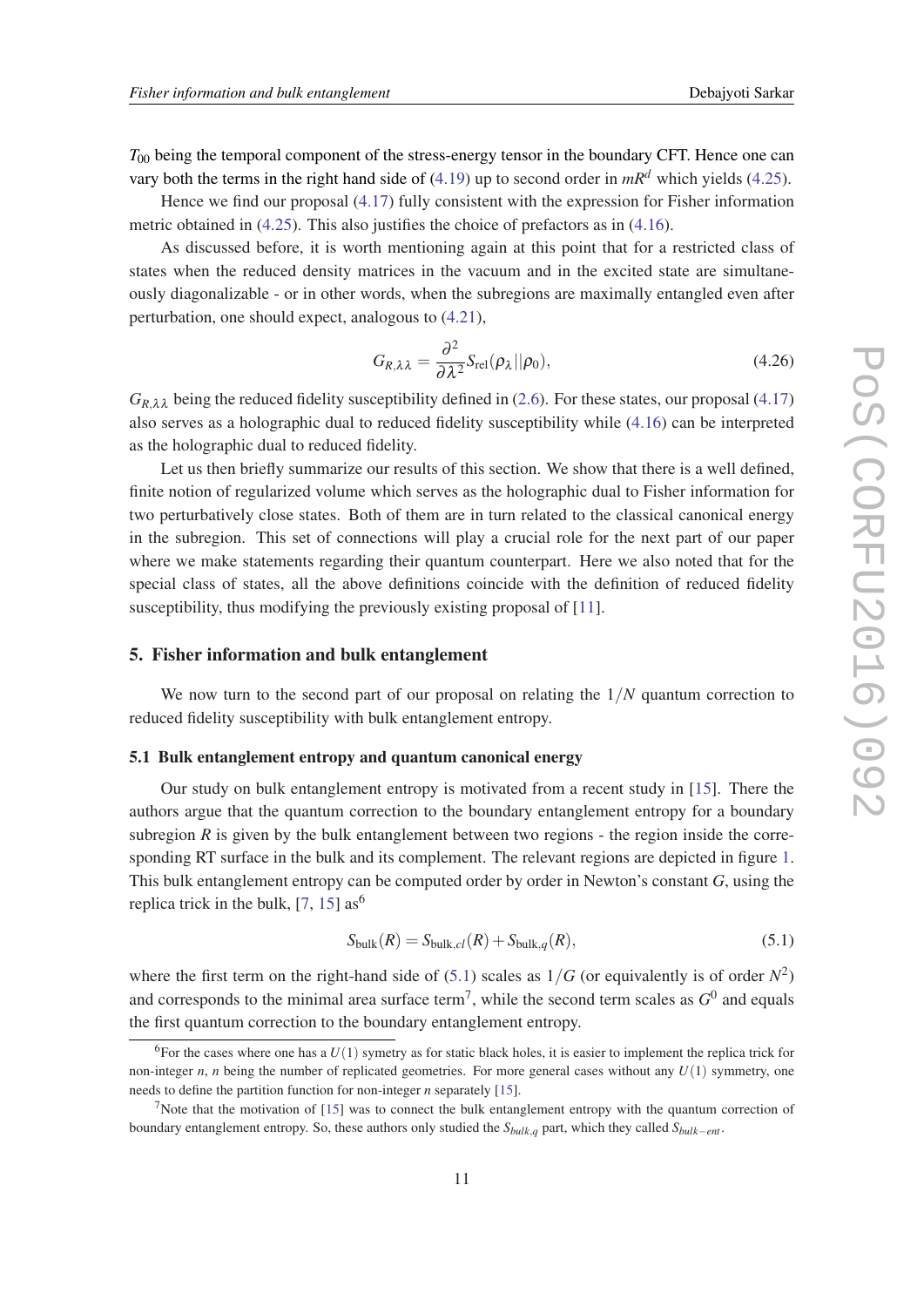<span id="page-12-0"></span>

**Figure 1:** At the boundary CFT<sub>d</sub> of the global  $AdS_{d+1}$  cylinder, we have a disc shaped region *R* denoted by *AB* (red line, color online). The dashed (black) line γ represents the RT surface which divides the bulk region into two subregions  $R_b$  and  $R_b^c$ . The area of this minimal surface gives the leading semiclassical term of the total boundary entanglement entropy  $S_{EE}$ . The  $\mathscr{O}(G^0)$  term of bulk entanglement entropy of the region  $R_b$ is a measure of the first order quantum correction term  $S_{EE,q}$  of  $S_{EE}$ .

In [\[15](#page-17-0)], the quantum corrections to the boundary entanglement entropy  $S_{EE,q}$  is given by

$$
S_{EE,q} = S_{\text{bulk}} = -\partial_n \left( \log Z_{n,q} - n \log Z_{1,q} \right) \Big|_{n \to 1},\tag{5.2}
$$

where  $Z_n$  is the bulk partition function of the replicated geometry in the bulk.

Taking these results into account, we now proceed to state our observations. In the pathintegral language, the decomposition of [\(5.1\)](#page-11-0) can be realized by writing the full bulk partition function  $Z^{\text{bulk}}$  as

$$
Z^{\text{bulk}} = W^{\text{bulk}} + W^{\text{bulk}}_{\text{eff}},
$$

where *W*<sup>bulk</sup> denotes the classical action. This gives the classical part of bulk entanglement entropy. It is essentially the same minimal area surface term that appears in Wald's treatment of the first law [[30\]](#page-17-0).  $W_{\text{eff}}^{\text{bulk}}$  is the one-loop effective bulk action which gives  $S_{\text{bulk},q}(R)$ .

In the framework of replicated *n*-fold geometries  $\hat{g}_n$ , the full density matrix  $\hat{\rho}'_n$  is given in terms of a bulk time dependent Hamiltonian  $H_{\tau, full}$  which generates the time translation along the Euclideanized time  $\tau$  direction [[7](#page-16-0)]. That is,

$$
\hat{\rho}'_n = e^{-\int_0^{2\pi n} H_{b,n,\text{full}}} = e^{-\int_0^{2\pi n} \left( H_{b,n,\text{cl}} + H_{b,n,q} \right)} = \hat{\rho}'_{n,\text{cl}} \cdot \hat{\rho}'_{n,q} \tag{5.3}
$$

where the subscripts  $b, n, cl$  or  $q$  above respectively suggest that the associated Hamiltonian  $H$  is in bulk, in *n*-deformed spacetime and it is either classical or quantum part (at order by order in *G* expansion). These classical and quantum parts give rise to the classical and quantum parts of the corresponding bulk entanglement S<sub>bulk</sub>. From the above, it is most easy to see for diagonal density matrices, where by plugging in the expression (5.3) to the von Neumann formula for bulk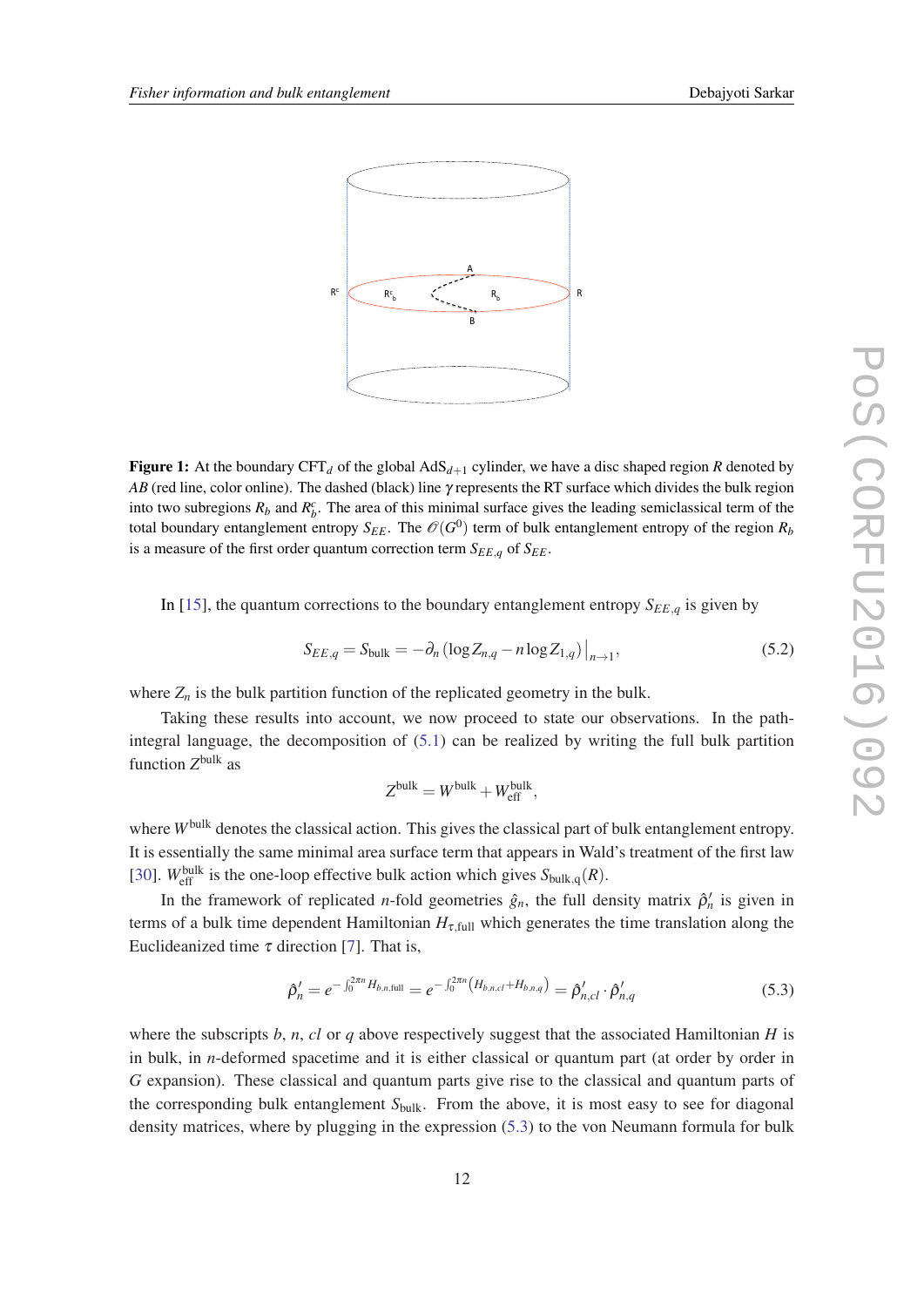<span id="page-13-0"></span>entanglement entropy, it is clear that it divides the  $S<sub>bulk</sub>$  in classical and quantum parts as in [\(5.1\)](#page-11-0).

$$
S_{\text{bulk}} = -\partial_n \left[ \log \text{Tr}(\hat{\rho}_{n,cl}') - n \log \text{Tr}(\hat{\rho}_{1,cl}') \right] - \partial_n \left[ \log \text{Tr}(\hat{\rho}_{n,q}') - n \log \text{Tr}(\hat{\rho}_{1,q}') \right] + \dots
$$
  
= 
$$
S_{\text{bulk},cl}(R) + S_{\text{bulk},q}(R) + \dots,
$$
 (5.4)

where the dots are terms which are expressed as local integrals on the RT surface. When only the background metric has a non-zero vacuum expectation value, there are two other terms that in principle can contribute to  $O(G^0)$  correction to boundary entanglement entropy. These come from a change in area due to back-reaction on the classical background and from general higher derivative terms, respectively. $8$  For our present purpose we do not consider the higher derivative terms in the bulk action.

Our key observation in this section will be the term by term matching of the expansions ([5.1](#page-11-0)) or (5.4) to an analogous expansion of Fisher information metric, namely,

$$
G_{F,\lambda\lambda} = G_{F,cl} + G_{F,q}.\tag{5.5}
$$

Once again, the subscripts *cl* and *q* denote the classical and quantum parts.

To begin with, let us consider perturbation of the background metric  $g^{(0)}$  by

$$
g = g^{(0)} + \delta g^{(0)} + h. \tag{5.6}
$$

Here we consider two different kinds of perturbations of the bulk metric. *h* is an *O*( √ *G*) quantum fluctuation, while  $\delta g^{(0)}$  takes into account the  $\lambda$  variation. Expanding the right-hand side of [\(4.24](#page-10-0)) in powers of  $\lambda$  according to (5.6), and inserting the expansion back into ([4.22\)](#page-10-0), we obtain

$$
\frac{\partial^2}{\partial \lambda^2} S_{\text{rel}}^{\text{bdy}}(\rho_\lambda || \rho_0) \Big|_{\lambda=0} = \mathscr{E} - \int_{\Sigma} \xi^\mu T_{\mu\nu}^{\text{grav},(2)} (\delta g^{(0)}) \nu^{\nu} \n- \left[ \int_{\Sigma} \xi^\mu T_{\mu\nu}^{\text{grav},(2)}(h) \nu^{\nu} + \int_{\Sigma} \xi^\mu T_{\mu\nu}^{\text{matter},(2)}(g) \nu^{\nu} \right] + \text{boundary terms.}
$$
\n(5.7)

This gives a clean separation of classical and quantum contributions in the Fisher metric and also the classical and quantum contributions coming towards the leading order canonical energy in the perturbed background. The first two terms on the right hand side of (5.7) are classical ( $\mathcal{O}(1/G)$ ) contributions, with the second term arising from ([4.23\)](#page-10-0) upon the second order variation in  $\delta g^{(0)}$ . These two classical terms are the same as the right hand side of [\(4.22](#page-10-0)). The superscript (2) signifies the fact that all the variations are of second order in  $\delta g^{(0)}$  and  $h$ .<sup>9</sup> The remaining terms in the bracket are quantum corrections.<sup>10</sup> Furthermore, it was shown that the boundary terms can be taken care of through a suitable choice of gauge as pointed out in [[31](#page-18-0)].

Now combining [\(4.21](#page-10-0)) and (5.7) enables us to schematically write

$$
\frac{\partial^2}{\partial \lambda^2} S_{\text{rel}}^{\text{bdy}}(\rho_\lambda || \rho_0) \Big|_{\lambda=0} = G_{F,\lambda\lambda} = G_{F,cl} + G_{F,q},\tag{5.8}
$$

 ${}^{8}$ In addition to that one might need to include counter terms to have the entanglement finite.

<sup>&</sup>lt;sup>9</sup>Note that the first order variation in either case vanishes by virtue of linearized equation of motion.

 $10$ Also note that the matter part of the stress tensor only appears at the quantum level as classically for empty AdS, the contribution is identically zero.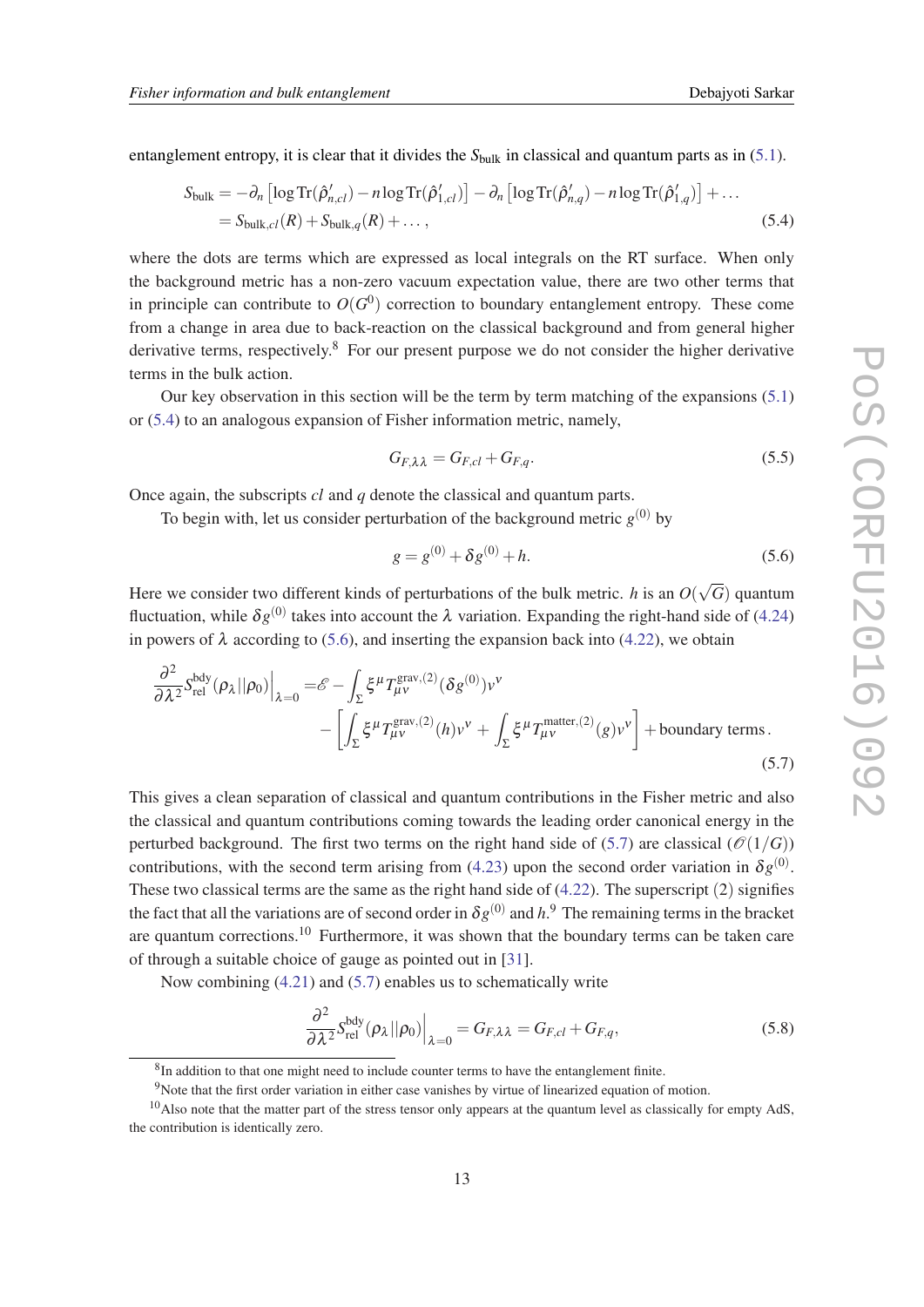<span id="page-14-0"></span>Thus from ([4.21\)](#page-10-0) and [\(5.7\)](#page-13-0), we obtain an expansion of Fisher information metric at order by order in Newton's constant and their respective connections with the classical and quantum part of the canonical energy.

Furthermore, bearing in mind ([4.26\)](#page-11-0), for the special case of commuting density matrices, this also implies a corresponding connection between reduced fidelity susceptibility. For the restricted class of states mentioned above, this calls for a decomposition analogous to [\(5.8\)](#page-13-0) as

$$
\frac{\partial^2}{\partial \lambda^2} S_{\text{rel}}^{\text{bdy}}(\rho_\lambda || \rho_0) \Big|_{\lambda=0} = G_{R,cl} + G_{R,q}.
$$
\n(5.9)

In the next subsection, we further develop this connection, where we relate  $G_{F,q}$  (and  $G_{R,q}$ for the restricted class of states) to the bulk modular Hamiltonian and hence to bulk entanglement entropy.

### 5.2 Canonical energy and bulk modular Hamiltonian

Here we complete our arguments by invoking the fact that the quantum correction to canonical energy (the bracketed term in the second and third lines of [\(5.7\)](#page-13-0)) is essentially the same as the bulk modular Hamiltonian  $\mathscr{H}_{R}^{\text{bulk}}$  that appears as the first quantum correction to the boundary modular Hamiltonian [\[32](#page-18-0), [16\]](#page-17-0)

$$
\mathcal{H}_R = \frac{\text{Area}(\gamma)}{4G} + \mathcal{H}_R^{\text{bulk}} + \dots
$$
 (5.10)

This is the operator equivalent<sup>11</sup> of the expansion of boundary entanglement entropy at order by order in *G* expansion, namely

$$
S_{EE} = \frac{\text{Area}(\gamma)}{4G} + S_{EE,q} + \dots \tag{5.11}
$$

Thus the results of  $(5.7)$ ,  $(5.8)$ ,  $(5.9)$ ,  $(5.10)$ ,  $(5.11)$  clearly suggest that the quantum Fisher information metric and equivalently the reduced fidelity susceptibility for the mentioned restricted class of states can indeed be understood as sum of two terms as in [\(5.5\)](#page-13-0), namely a leading semiclassical term and a sub-leading quantum term. In this division we are simply keeping track of the orders  $G^{-1}$  and  $G^0$  respectively.

For example, if we just focus on the quantum part, i.e. the  $\mathscr{O}(G^0)$  part, we see, from [\(5.8\)](#page-13-0) and ([5.7\)](#page-13-0) that

$$
G_{F,q} = -\left[\int_{\Sigma} \xi^{\mu} T_{\mu\nu}^{\text{grav},(2)}(h) v^{\nu} + \int_{\Sigma} \xi^{\mu} T_{\mu\nu}^{\text{matter},(2)}(g) v^{\nu}\right] = S_{EE,q}
$$
(5.12)

where the last quantity is coming from the quantum canonical energy and is equal to the modular Hamiltonian in the bulk  $\mathcal{H}_R^{\text{bulk}}$  [\[32](#page-18-0), [16\]](#page-17-0).

Thus following the separation in the classical and the quantum parts in ([5.7](#page-13-0)), we conclude that while the classical part of the Fisher information metric  $G_{F\lambda\lambda}$  is given by the classical part of canonical energy in agreement with [[29](#page-17-0)], the quantum part of it can be thought of as a dual to the bulk modular Hamiltonian. The same conclusion holds for the reduced fidelity susceptibility but only for a restricted class of states.

 $11$ This is possible by noting the connection between the entanglement entropy and the modular Hamiltonian via the density matrix as in [\(4.20\)](#page-9-0).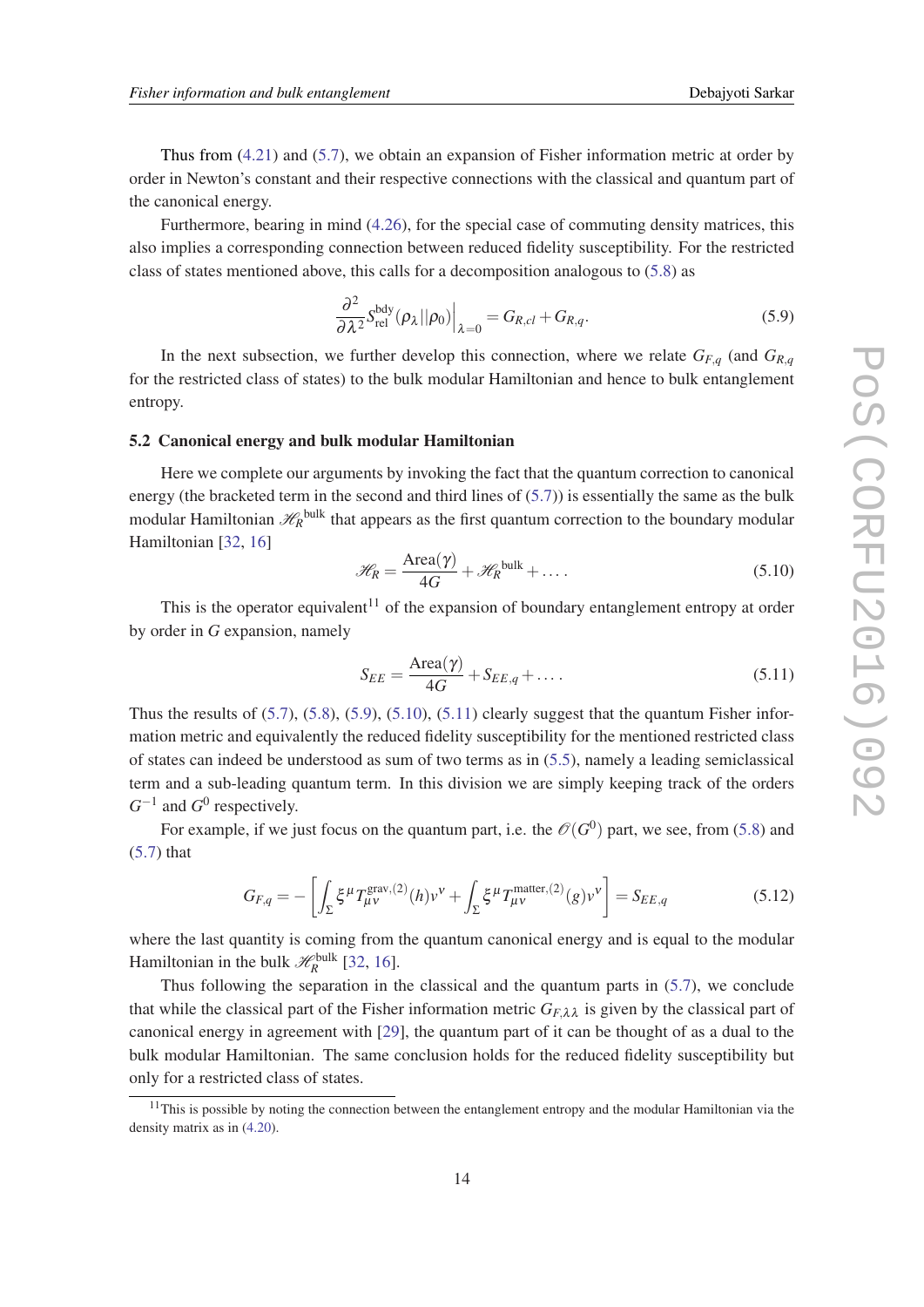# <span id="page-15-0"></span>6. Conclusions and outlook

In the first part of this work we have proposed a holographic dual of Fisher information metric for a mixed state as a subtracted volume contained under the RT surface in the bulk. This also serves as a holographic dual for reduced fidelity susceptibility but for a restricted class of states, namely, when the density matrices commute before and after perturbation, i.e when the states are effectively classical. At least for this class of states we can compare our result for a previous proposal for holographic dual to reduced fidelity susceptibility in [[11\]](#page-16-0) in terms of holographic complexity, namely, the leading term in the volume under the RT surface. However, the proposal suffers from the following shortcomings. As we mentioned before, for classical (or effectively classical) states fidelity susceptibility is physically the same as Fisher information which is defined by the second order variation of relative entropy. Now relative entropy for a mixed state is always UV-finite and hence it is hard to justify holographic complexity which is UV-divergent being the bulk dual of this. This UV convergent behaviour was also advocated from a purely field theory computation in [\[33](#page-18-0)] at least for free theories and conformal field theories with large central charge. Furthermore, the second order variation of relative entropy can be explicitly computed [[29,](#page-17-0) [34](#page-18-0)] and the behaviour differs significantly from that of holographic complexity as proposed in  $[11]$  $[11]$ .<sup>12</sup> On the other hand, as we have shown, our proposal for the holographic dual of reduced fidelity susceptibility for those states meet both the requirements by construction. Our proposal for the bulk dual is rather similar in spirit to the recently proposed idea of complexity of formation [\[13](#page-17-0), [35](#page-18-0)] which measures the relative complexity between two states. One natural question might then be whether this is also related to the computational complexity as discussed in [[36,](#page-18-0) [12,](#page-17-0) [25](#page-17-0)].

One naive intuition to justify the connection to the computational complexity comes from the positivity of reduced fidelity susceptibility and the Fisher information. Furthermore, as already mentioned in [\[37](#page-18-0)], the identification of Fisher information with the Hollands-Wald canonical energy [[29,](#page-17-0) [17\]](#page-17-0) implies the positive energy theorem for asymptotically AdS spacetime. Our result hints at another alternative way to view the derivation of positive energy theorem for asymptotically AdS spacetimes in terms of positivity of reduced fidelity susceptibility of the mixed state. One can perhaps then interpret this positivity of canonical energy (in our case, it is the canonical energy associated to the bulk Rindler wedge corresponding to the spherical boundary region *R*) as a fact that we go from a reference vacuum state to a more complex excited state. In other words, the monotonically increasing nature of reduced fidelity susceptibility mimics that of the computational complexity. However, a full justification behind such a connection is yet to be understood. Work in this direction is in progress and we hope to report on this generalisation in near future. In particular, we expect a calculation within quantum field theory to reproduce the scaling with  $R^{2d}$  as in [\(4.17](#page-9-0)) and [\(4.25\)](#page-10-0).

The second part of our proposal relates the quantum part of Fisher information or reduced

<sup>&</sup>lt;sup>12</sup>However if we do not consider the complexity of formation, then one can directly compute reduced fidelity susceptibility purely within field theory by using its connection with modular Hamiltonians. In this context one can explicitly show that at the large volume limit of boundary subregions, the reduced fidelity boils down to the volume computed by [\[21](#page-17-0)] in the contexts of fidelity susceptibility [\(2.1\)](#page-2-0). This can be viewed as a field theory derivation of the well-known fact that the Bures metric becomes the fidelity susceptibiility as we take the reduced density metric to be a pure state density metric.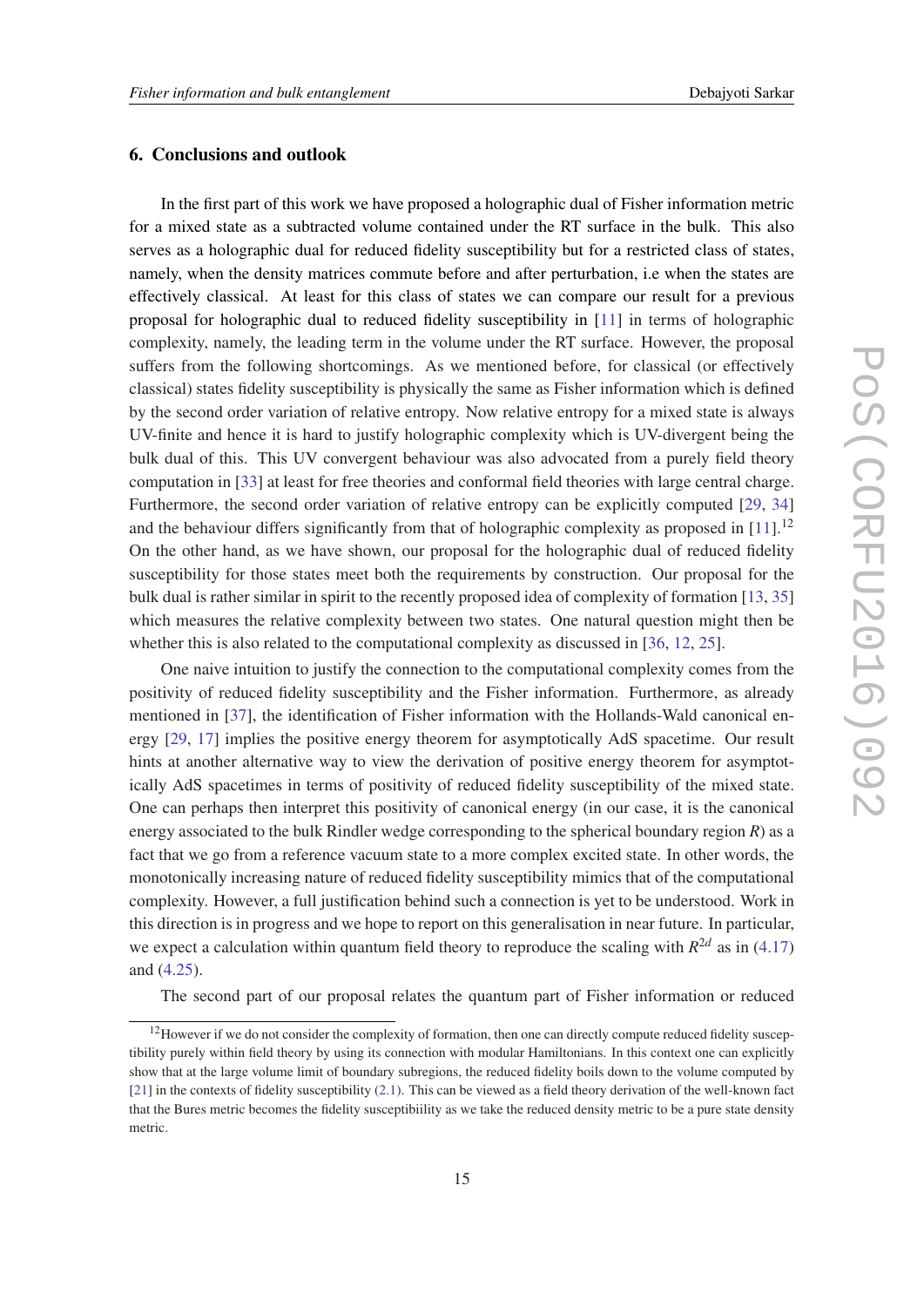<span id="page-16-0"></span>fidelity susceptibility to bulk entanglement. The latter has been argued to be instrumental in understanding the reconstruction of the bulk points inside an entanglement wedge in terms of local operators in the boundary CFT through modular evolution [[16](#page-17-0)]. We expect our proposed duality might add an useful component towards a concrete study in this direction.

There are many other important issues that need to be investigated in future for a complete understanding of the proposed connections. We already mentioned about the quantum information origin of holographic complexity itself, which is missing so far in the literature. It will also be interesting to understand how our construction changes for more complicated boundary states, such as subregions with arbitrary shapes or thermofield double geometries. A generalization to multi-dimensional parameter space and a covariant generalization of our proposal also deserve a closer look.

#### Acknowledgements

We would like to thank Dean Carmi, Dan Kabat, Nima Lashkari for several helpful correspondence. We thank Mohsen Alishahiha and Tadashi Takayanagi for numerous helpful discussions and comments on the original manuscript. D.S also thanks the organizers of the Corfu 2016 workshop for hospitalities during the entire program. He is funded by the ERC grant "Selfcompletion".

# References

- [1] M. A. Nielsen and I. L. Chuang, "Quantum computation and quantum information", Cambridge university press, 2010. .
- [2] A. Strominger and C. Vafa, "Microscopic origin of the Bekenstein-Hawking entropy," Phys. Lett. B 379 (1996) 99 doi:10.1016/0370-2693(96)00345-0 [hep-th/9601029]. .
- [3] J. M. Maldacena, "The Large N limit of superconformal field theories and supergravity," Int. J. Theor. Phys. 38 (1999) 1113 [Adv. Theor. Math. Phys. 2 (1998) 231] doi:10.1023/A:1026654312961 [hep-th/9711200]..
- [4] S. Ryu and T. Takayanagi, "Holographic derivation of entanglement entropy from AdS/CFT," Phys. Rev. Lett. 96, 181602 (2006) doi:10.1103/PhysRevLett.96.181602 [hep-th/0603001]. .
- [5] V. E. Hubeny, M. Rangamani and T. Takayanagi, "A Covariant holographic entanglement entropy proposal," JHEP 0707 (2007) 062 doi:10.1088/1126-6708/2007/07/062 [arXiv:0705.0016 [hep-th]]. .
- [6] P. Calabrese and J. Cardy, "Entanglement entropy and conformal field theory," J. Phys. A 42 (2009) 504005 doi:10.1088/1751-8113/42/50/504005 [arXiv:0905.4013 [cond-mat.stat-mech]]. .
- [7] A. Lewkowycz and J. Maldacena, "Generalized gravitational entropy," JHEP 1308, 090 (2013) doi:10.1007/JHEP08(2013)090 [arXiv:1304.4926 [hep-th]]. .
- [8] J. M. Maldacena, "Eternal black holes in anti-de Sitter," JHEP 0304, 021 (2003) doi:10.1088/1126-6708/2003/04/021 [hep-th/0106112]. .
- [9] M. Van Raamsdonk, "Comments on quantum gravity and entanglement," arXiv:0907.2939 [hep-th]. .
- [10] D. Stanford and L. Susskind, "Complexity and Shock Wave Geometries," Phys. Rev. D 90, no. 12, 126007 (2014) [arXiv:1406.2678 [hep-th]]. .
- [11] M. Alishahiha, "Holographic Complexity," Phys. Rev. D 92, no. 12, 126009 (2015) doi:10.1103/PhysRevD.92.126009 [arXiv:1509.06614 [hep-th]]. .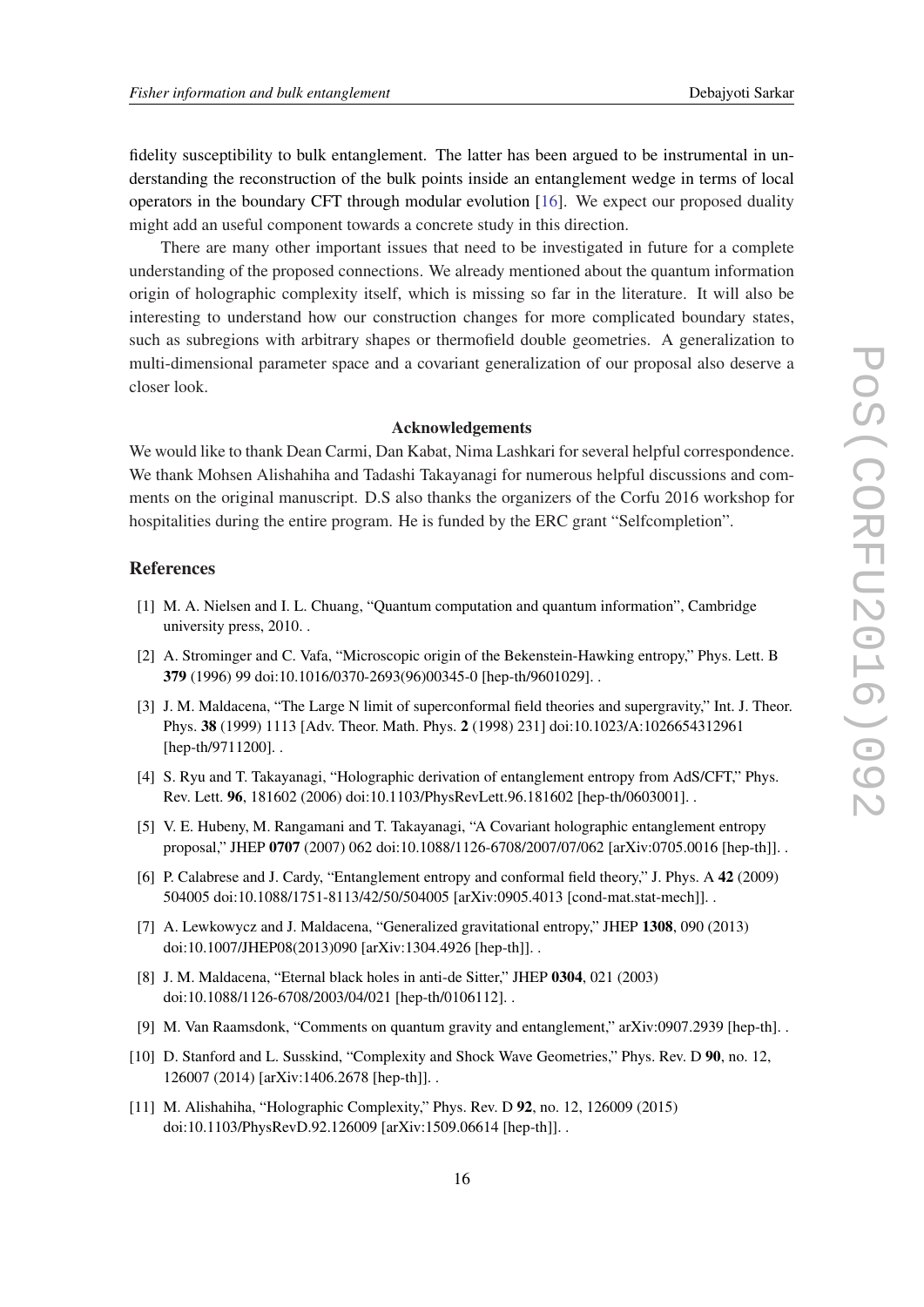- 
- <span id="page-17-0"></span>[12] A. Brown, D. A. Roberts, L. Susskind, B. Swingle and Y. Zhao, "Complexity, Action, and Black Holes," Phys. Rev. D 93, no. 8, 086006 (2016) doi:10.1103/PhysRevD.93.086006 [arXiv:1512.04993  $[hep-th]$ .
- [13] S. Chapman, H. Marrochio and R. C. Myers, "Complexity of Formation in Holography," JHEP 1701, 062 (2017) doi:10.1007/JHEP01(2017)062 [arXiv:1610.08063 [hep-th]]. .
- [14] A. Uhlmann, "The Transition Probability in the State Space of a\* Algebra," Annalen Phys. 42, 524  $(1985)$ .
- [15] T. Faulkner, A. Lewkowycz and J. Maldacena, "Quantum corrections to holographic entanglement entropy," JHEP 1311, 074 (2013) doi:10.1007/JHEP11(2013)074 [arXiv:1307.2892 [hep-th]].
- [16] D. L. Jafferis, A. Lewkowycz, J. Maldacena and S. J. Suh, "Relative entropy equals bulk relative entropy," JHEP 1606, 004 (2016) doi:10.1007/JHEP06(2016)004 [arXiv:1512.06431 [hep-th]].
- [17] S. Hollands and R. M. , "Stability of Black Holes and Black Branes," Commun. Math. Phys. 321, 629 (2013) doi:10.1007/s00220-012-1638-1 [arXiv:1201.0463 [gr-qc]]. .
- [18] S. L. Braunstein and C. M. Caves, "Statistical distance and the geometry of quantum states," Phys. Rev. Lett. 72, 3439 (1994). doi:10.1103/PhysRevLett.72.3439 .
- [19] D. Spehner "Quantum correlations and distinguishability of quantum states", Journal of Mathematical Physics, 55, 7 (2014) http://dx.doi.org/10.1063/1.4885832 [arXiv:1407.3739 [quant-ph]]. .
- [20] H. Q. Zhou, "Renormalization group flows and quantum phase transitions: fidelity versus entanglement" [arXiv:0704.2945 [cond-mat]]. .
- [21] M. Miyaji, T. Numasawa, N. Shiba, T. Takayanagi and K. Watanabe, "Distance between Quantum States and Gauge-Gravity Duality," Phys. Rev. Lett. 115, no. 26, 261602 (2015) doi:10.1103/PhysRevLett.115.261602 [arXiv:1507.07555 [hep-th]]. .
- [22] D. Bak, M. Gutperle and S. Hirano, "A Dilatonic deformation of AdS(5) and its field theory dual," JHEP 0305, 072 (2003) doi:10.1088/1126-6708/2003/05/072 [hep-th/0304129]. .
- [23] W. Israel, "Thermo field dynamics of black holes," Phys. Lett. A 57, 107 (1976). doi:10.1016/0375-9601(76)90178-X .
- [24] L. Susskind, "Computational Complexity and Black Hole Horizons," arXiv:1403.5695 [hep-th], arXiv:1402.5674 [hep-th]. .
- [25] L. Susskind, "Entanglement is not enough," Fortsch. Phys. **64**, 49 (2016) doi:10.1002/prop.201500095 [arXiv:1411.0690 [hep-th]]. .
- [26] J. Bhattacharya, M. Nozaki, T. Takayanagi and T. Ugajin, "Thermodynamical Property of Entanglement Entropy for Excited States," Phys. Rev. Lett. 110, no. 9, 091602 (2013) doi:10.1103/PhysRevLett.110.091602 [arXiv:1212.1164 [hep-th]]. .
- [27] K. Skenderis, "Lecture notes on holographic renormalization," Class. Quant. Grav. 19, 5849 (2002) doi:10.1088/0264-9381/19/22/306 [hep-th/0209067]. .
- [28] O. Ben-Ami and D. Carmi, "On Volumes of Subregions in Holography and Complexity," JHEP 1611, 129 (2016) doi:10.1007/JHEP11(2016)129 [arXiv:1609.02514 [hep-th]]. .
- [29] N. Lashkari and M. Van Raamsdonk, "Canonical Energy is Quantum Fisher Information," JHEP 1604, 153 (2016) doi:10.1007/JHEP04(2016)153 [arXiv:1508.00897 [hep-th]]. .
- [30] R. M. Wald, "Black hole entropy is the Noether charge," Phys. Rev. D 48 (1993) no.8, R3427 doi:10.1103/PhysRevD.48.R3427 [gr-qc/9307038]. .